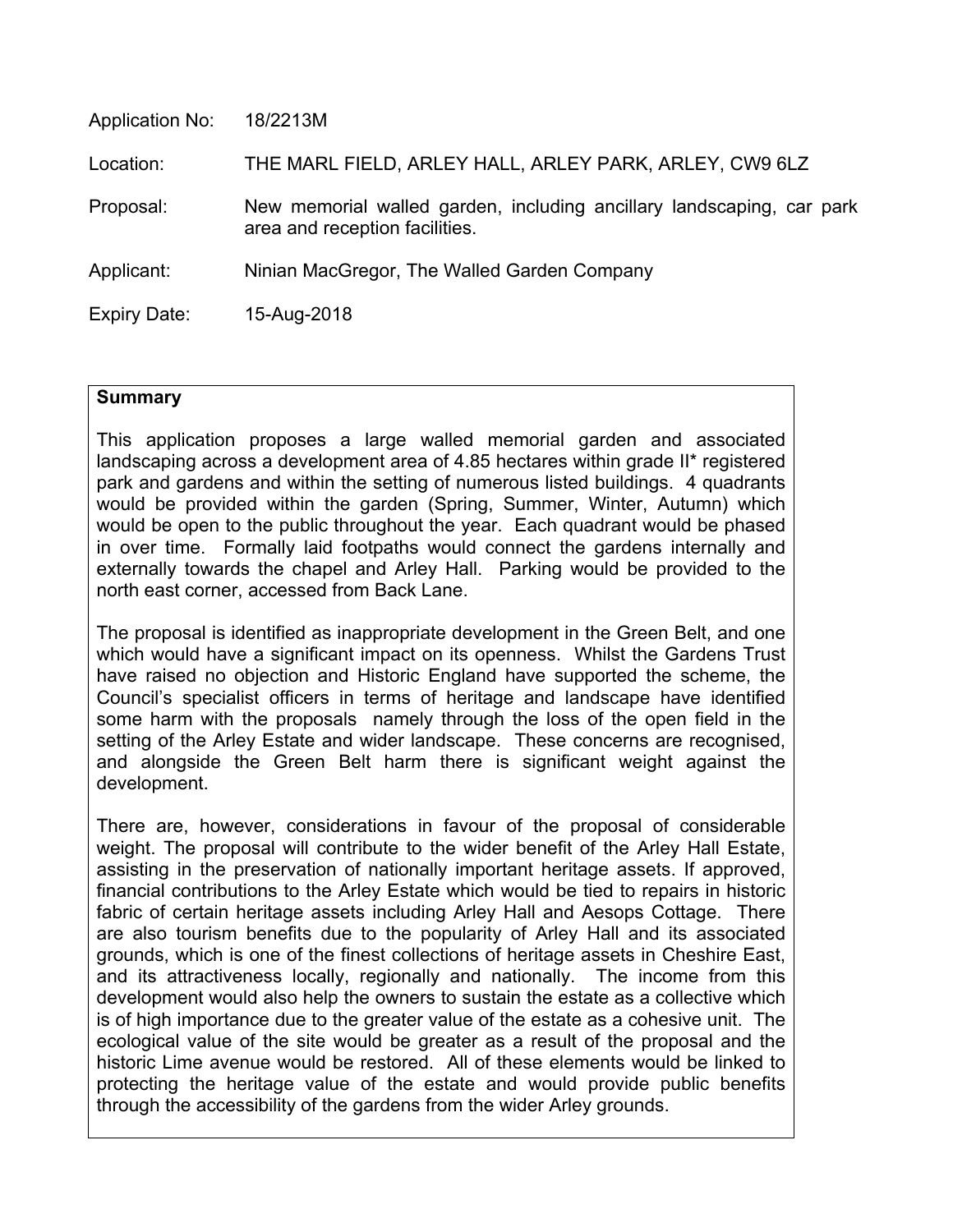Whilst this application is very finely balanced, it is considered that the above benefits in combination do clearly outweigh the harm associated with this development. It is considered that very special circumstances in the Green Belt exist. The proposal would therefore comply with paragraphs 143/144 of the NPPF (2012). Subject to conditions and the completion of a s106 legal agreement it is recommended that planning permission be granted.

# **RECOMMENDATION**

**APPROVE subject to conditions and the completion of a S.106 agreement.**

#### **REASON FOR REFERRAL**

This application is referred to Strategic Planning Board as the site area for the development is greater than 4 hectares.

#### **PROPOSAL**

This application seeks planning permission for the development of a walled memorial garden adjacent to Arley Hall.

| <b>Development details</b> | <b>Proposed</b>      |
|----------------------------|----------------------|
| Site Area                  | 4.85 hectares        |
| Wall height                | 3.46m                |
| Wall length(perimeter)     | 540 <sub>m</sub>     |
| Area of walled gardens     | 1.74 hectares        |
| <b>Parking spaces</b>      | 22 (inc. 4 disabled) |

A new walled garden at Arley will be designed as a memorial garden where cremated remains will be kept in niches within the wall. The gardens will enable quiet contemplation for visitors and will also extend the experience of the existing gardens at Arley.

The design statement comments that the site has been chosen because of proximity to Arley Hall and "the negligible impacts on heritage assets, nature conservation interests, archaeology and trees." (p. 11)

The site area of the gardens would be 4.1 acres. (1.71ha), contained by brick walls and divided into four seasonal gardens. The walls would be 3.46 metres high (with +/- 200mm variation) but because of site levels and proximity to the listed buildings, the south western corner would be dug 750mm into the existing ground levels (and raised by 200mm at the south east corner). Consequently, at its closest point to the listed buildings at the south western corner, the wall would be 2.7m high externally. At pre-application the height was proposed at 4m but has been reduced in response to comments received.

The wall design seeks to replicate that of the 18<sup>th</sup> century walled gardens, using traditional 65mm bricks, lime mortar, laid in garden wall bond. Stone copings are proposed as are details and features of the historic walled gardens, including buttressing piers at 8 metre centres, and gates and piers to reflect those in the historic walls.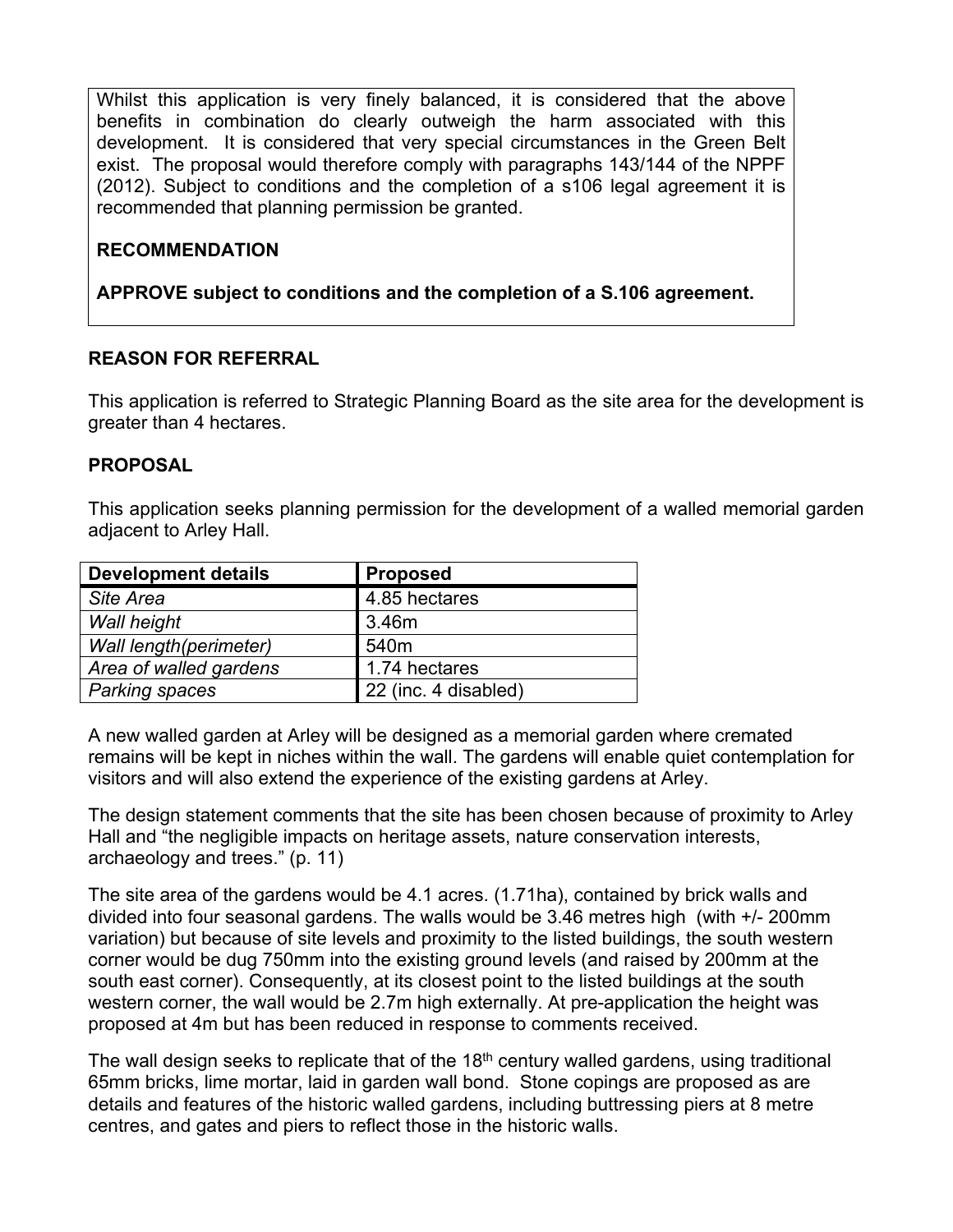In addition to the walled garden, a simple timber reception building is proposed along with vehicular access and parking for 22 cars. A bothy like structure is to be built onto the wall on the northern side to house a composting toilet and storage for plant and equipment. It is noted that the application form indicates 20 spaces, however a car park plan has been submitted indicating 22 spaces (including 4 disabled).

The gardens are to be designed by Tom Stuart-Smith, an eminent landscape architect and garden designer. The intention for the garden is "to be a place that is both serene, contemplative and quietly ceremonial" (Design statement p 16).

The outline design of the 4 seasonal gardens is set out in the Design Statement and the final garden design is indicative but the intention is that 2 gardens would include pavilions, whilst there would be a range of planting and water features of varying types. In each garden the wall would be largely screened by hedging set in from the wall to create spaces with simple seating but private from the main garden.

Four points of access are proposed into the gardens – two from the grove to the south, one from the east (car park) and one from the west, potentially from the reinstated Lime Avenue (the illustrative plan also shows a further access from the south west corner linking to the Avenue).

Around the outside of the wall, landscaping in the form of shrubs, trees and climbers is proposed to soften the external appearance of the walled garden.

Full consultation has been carried out on the plans submitted as part of this application. It is understood that the applicants have also undertaken a public consultation process prior to this applications submission.

#### **SITE DESCRIPTION**

The site comprises an informal grassed field, remnants of a lime avenue, and a small fieldgated access to the north east corner along the Back Lane boundary. The field is identified as 'The Marl Field', situated North East of Arley Hall (the main focus of the Arley Estate). A mature native species hedge forms the boundary treatment between Back Lane and the Marl Field which is mostly substantial although gaps do exist. A mature hedge intersects the site (east to west) to the southern aspect (south of the identified Marl Field) with some informal footpaths beyond which provide access towards 'The Grove' woodland. Dairy Wood exists to the east which provides screening of the field from Home Farm. Land levels are relatively consistent across the site although gentle undulations are noted including down towards Back Lane.

The site is contained within grade II\* registered park and gardens and the site within the setting of numerous listed buildings. Arley Hall and Park is one of the finest collections of heritage assets in Cheshire East. The grade II\* registered park and garden, 19<sup>th</sup> century Arley Hall grade II<sup>\*</sup> and the Salvin designed 19<sup>th</sup> century Chapel also grade II<sup>\*</sup> lie at the heart of the estate, complimented by a number of other heritage assets, including the  $16<sup>th</sup>$  century cruck barn (grade I) and the grade II, mid-19<sup>th</sup> century walled gardens.

The quality of the registered historic park and gardens is acknowledged on account of its exceptional design quality and intactness as a designed landscape dating mainly from the mid-18<sup>th</sup> century with a number of mid-19<sup>th</sup> century adaptations and important subsequent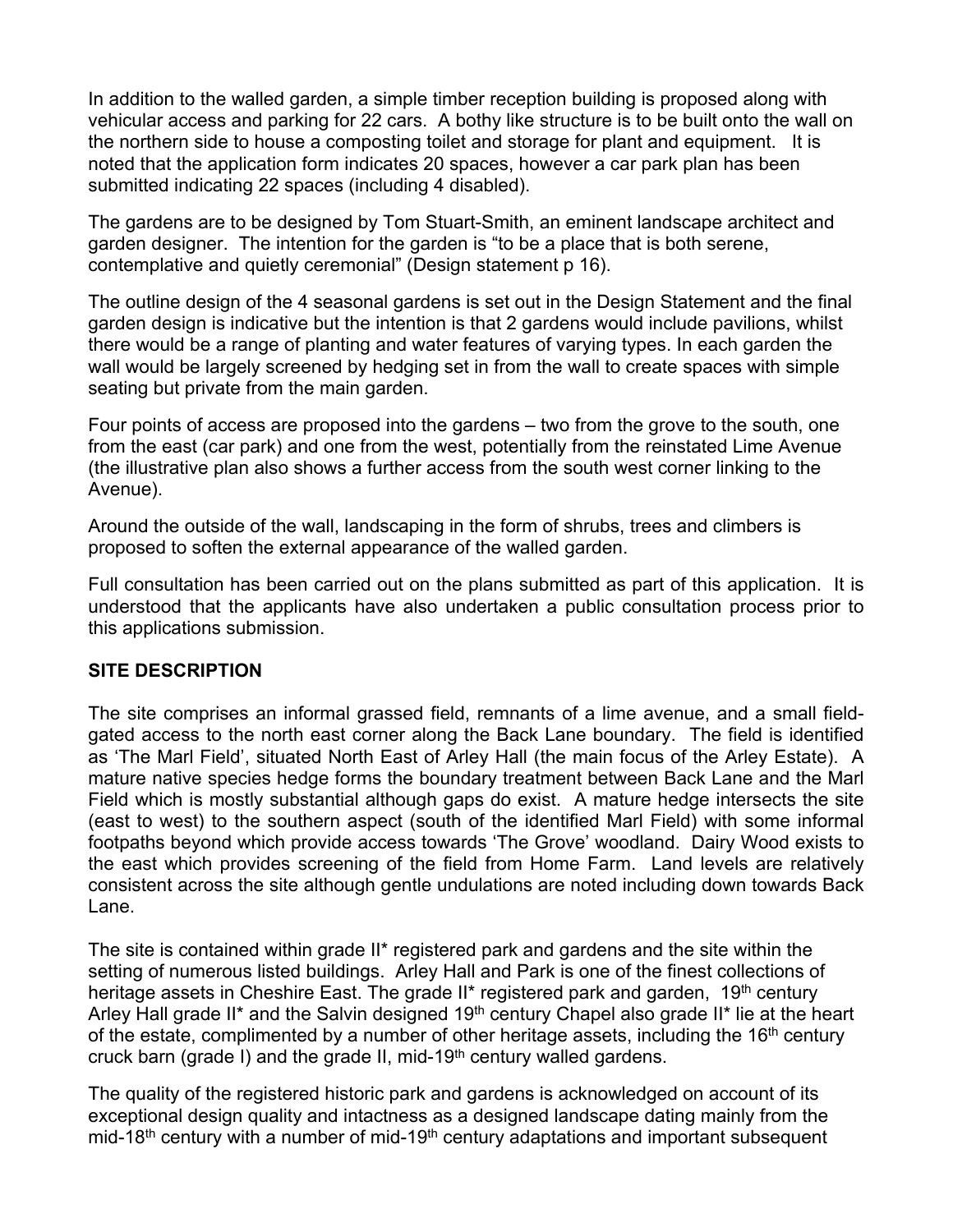additions and developments. It is associated with a number of eminent architects and landscape designers including Emes and Nesfield.

The Planning Statement indicates that the site is currently in occasional grazing use. It is noted that the application site is situated just outside of the Arley Conservation Area which exists to the south of the Marl Field

### **RELEVANT SITE HISTORY**

None relevant.

# **LOCAL AND NATIONAL POLICY**

# **Macclesfield Borough Local Plan (MBLP) (2004)**

BE15 (Listed Buildings) DC3 (Design & Amenity – Amenity) DC6 (Circulation and Access) DC8 (Landscaping) DC9 (Tree Protection) DC35 (Materials and Finishes) DC37 (Landscaping) DC38 (Space, Light and Privacy) GC1 (Green Belt) NE3 (Landscape Conservation) NE11 (Nature Conservation) RT8 (Access to Countryside) RT13 (Tourism)

# **Cheshire East Local Plan Strategy (CELPS) (2010-2030)**

EG1 (Economic Prosperity) EG2 (Rural Economy) EG4 (Tourism) IN1 (Infrastructure) PG1 (Overall Development Strategy) PG3 (Green Belt) SC3 (Health and Wellbeing) SD1 (Sustainable Development in Cheshire East) SD2 (Sustainable Development Principles) SE1 (Design) SE2 (Efficient Use of Land) SE3 (Biodiversity and Geodiversity) SE4 (The Landscape) SE5 (Trees, Hedgerows and Woodland) SE7 (The Historic Environment) SE9 (Energy Efficient Development)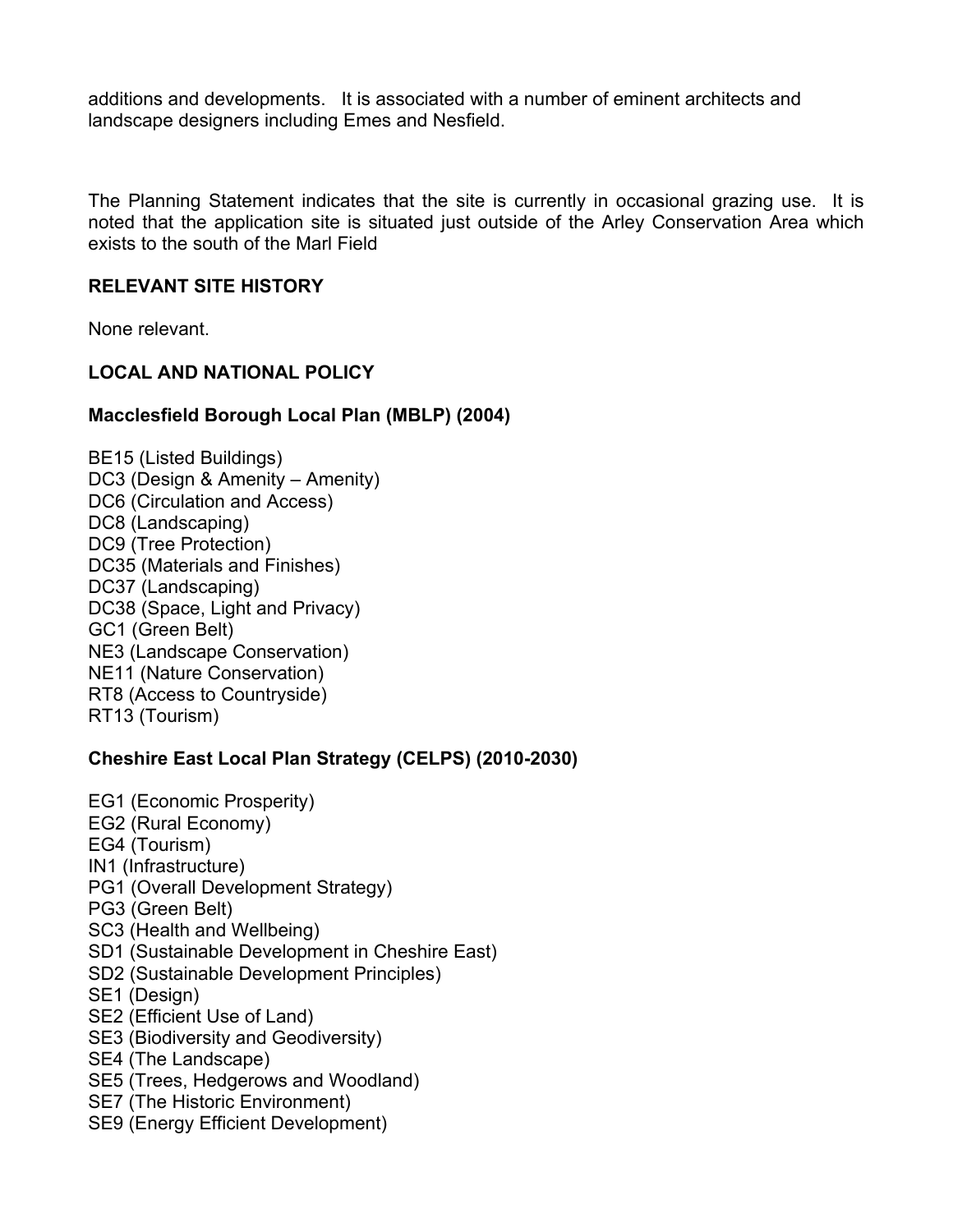SE12 (Pollution, Land Contamination and Land Instability) SE13 (Flood Risk and Water Management)

#### **National Policy**

The National Planning Policy Framework (NPPF) (2018) establishes a presumption in favour of sustainable development. Of particular relevance are the following sections and paragraphs:

Section 13: Protecting Green Belt land Section 16: Conserving and enhancing the historic environment

The National Planning Practice Guidance (NPPG) (as updated online)

### **Supplementary Planning Documents**

Cheshire East Borough Design Guide (adopted 2017)

### **CONSULTATIONS (External)**

#### **Historic England:** *Supportive*

The creation of a new memorial garden is a sensitive way to diversify, would be a use consistent with the assets conservation and history, and could sustain and enhance the significance of the heritage asset.

#### **The Gardens Trust:** *Supportive*

The trust supports the need to financially sustain the estate and following consideration of the visual assessment and photomontages, raise no objection to the development. It is, however, recommended that the indicative tree planting is included in Phase 1 of the development. This would be crucial in reducing the visual impact, particularly in the later phases.

#### **Aston by Budworth Parish Council:** *Supportive*

"Aston by Budworth have no objection and support the above application"

#### **REPRESENTATIONS**

30x letters of representation received including a letter of support from the Tatton MP (Esther McVey). The representations are summarised as follows:

# **Support: 29x letters:**

- Enhancement to Cheshire and Arley Hall
- High quality gardens
- Scheme of high importance
- Walled gardens at Arley Hall internationally renown
- Scheme will provide comfort to bereaved families and individuals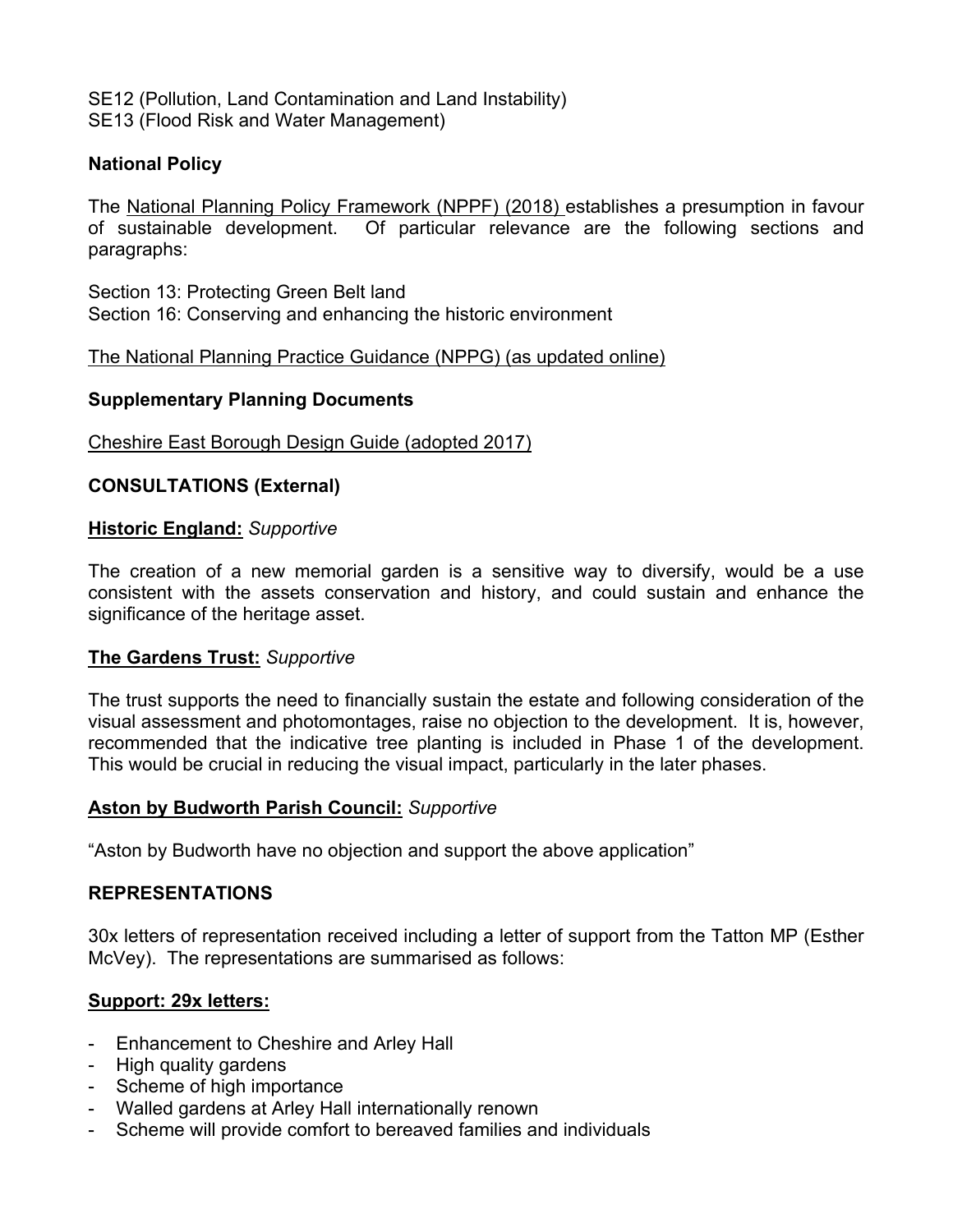- Imaginative
- Contribution of Tom Stuart-Smith (Award winning gardener)
- Arley Hall requires diversification
- The scheme will complement the existing hall
- Ensures the survival of Arley Hall
- Beautify gardens
- Employment benefits
- Tourism benefits
- Local support
- Self funding required and other funding options could be less sensitive
- Horticultural interest
- Enhancement of field which is currently out of view
- No visual harm
- Maintain historic buildings
- Well received public consultation
- Historic England support
- Boost to the community
- Local / national importance
- This scheme is preferable to holding larger short term events which can cause environmental issues (congestion, noise)
- Limited impact on the Green Belt
- Reduces possibility of Arley Estate breaking up.

### **Comment: 1 x letters:**

- Sceptical of the commercial viability
- Many in the area support the application but would not use it
- No advantage to area tourism
- The estate needs money to prevent the estate properties becoming dilapidated so any imitative however unlikely to succeed must be viewed positively.

# **APPRAISAL**

#### **Key Issues**

- Green Belt
- Landscape
- Heritage
- Tourism
- Very special circumstances
- Sustainability

# **Green Belt**

The site is contained within the Green Belt designation as outlined in the Macclesfield Borough Local Plan (2004). The Green Belt is afforded strong protection both locally (policy PG3 of the CELPS) and nationally through the NPPF. The most essential characteristics of the Green Belt is their openness and permanence with the thrust of planning policy to prevent urban sprawl by keeping land permanently open. New building in the Green Belt is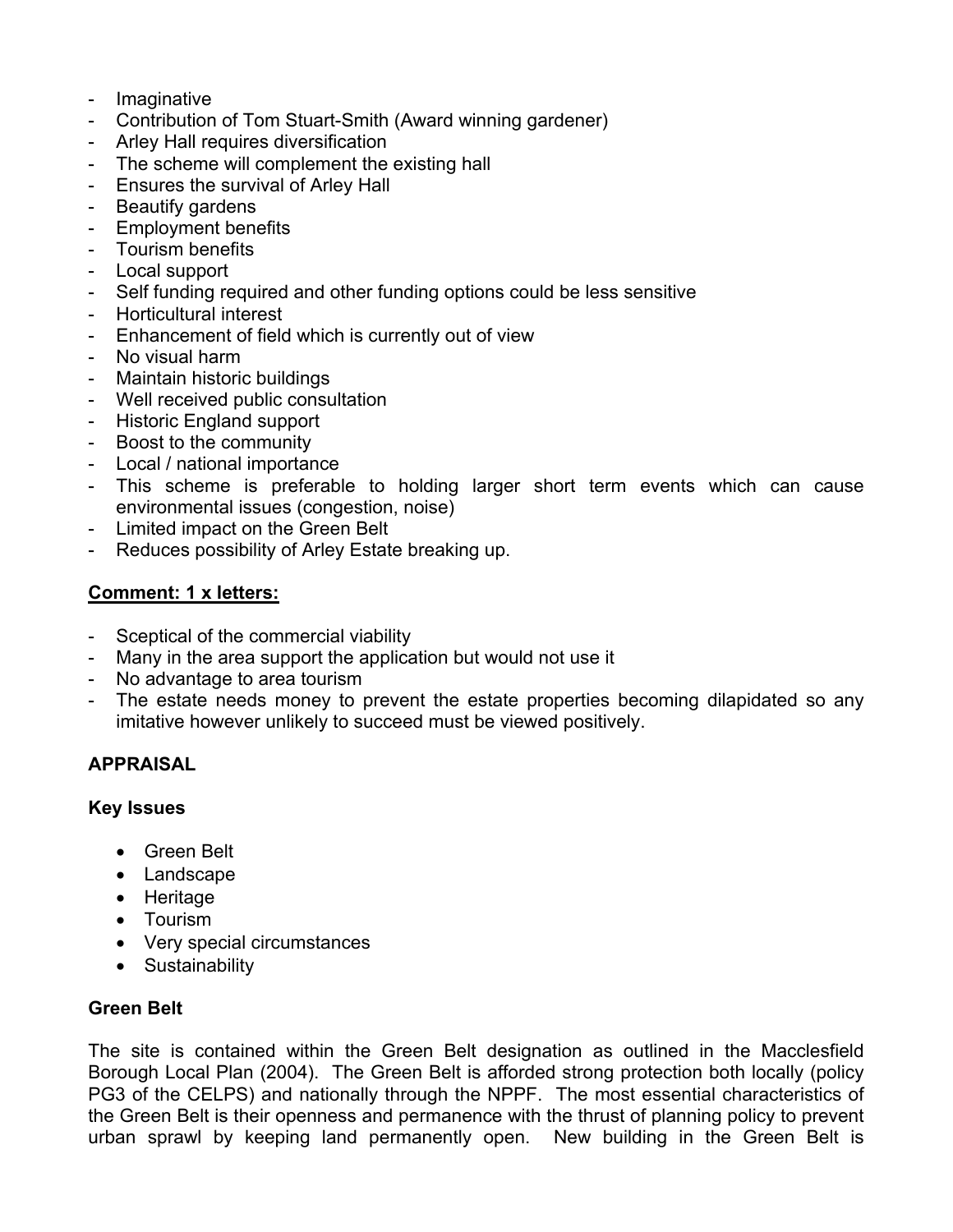inappropriate development unless it meets one of the exceptions listed in paragraph 145 of the NPPF. The most relevant exception to this application is the following:

- "The provision of appropriate facilities (in connection with the existing use of land or a change of use) for outdoor sport, outdoor recreation cemeteries and burial grounds and allotments; as long as the facilities preserves the openness of the Green Belt and do not conflict with the purposes of including land within it." (Para. 145, NPPF)

The facility and use itself, a walled memorial garden, is not necessarily inappropriate development in the Green Belt, but the caveat that it must preserve openness is crucial. The construction of 3.46m high brick walls for a perimeter of 540m cannot be considered to preserve the openness of the Green Belt. Openness is defined as "the absence of built development". There is no built development on this field, and the proposal which would be prominent within the landscape would not preserve the Green Belts' openness in this rural context. There would also be encroachment into the countryside, contrary to one of the purposes of including land in the Green Belt, The proposed development is therefore considered to be inappropriate development in the Green Belt.

The preceding paragraphs outline that "inappropriate development is, by definition, harmful to the Green Belt and should not be approved except in very special circumstances" (para. 143). "Local Planning Authorities should ensure that substantial weight is given to any harm to the Green Belt. 'Very special circumstances' will not exist unless the potential harm to the Green Belt by reason of inappropriateness, and any other harm, is clearly outweighed by other considerations. (para. 144).

The inappropriateness alone is harmful to the Green Belt which attracts substantial weight in decision making. Further to this, the built wall itself would have a significantly harmful impact on the openness of the green belt which is a fundamental characteristic, and would result in encroachment into the countryside. These matters carry significant weight against the proposal. As explored in later sections, there is also considered to be landscape harm and some heritage harm which in accordance with para. 144 contributes to the harmful aspect of this development alongside the Green Belt harm. A section on very special circumstances, set out later in the report considers whether or not there are considerations in favour that clearly outweigh the harm to the Green Belt and the additional harm identified.

#### **Landscape impact**

This proposal is for a new memorial walled garden within the Marl Field, which lies to the north east of Arley Hall. The proposed walled garden will cover an area of 1.68 hectares (4.1 acres) with walls 3.5m in height, with up to +-200mm variations to allow for topography. The walled garden would be constructed from red brick and buff/pink sandstone and internally divided into four gardens. Associated with the walled garden is a car park for 22 cars, as well as a new access onto Back Lane, a reception building at the car park and a composting toilet and plant on the north wall of the walled garden.

The application includes a Landscape and Visual Assessment, this identifies the baseline landscape character information at the national level, NCA 61: Shropshire, Cheshire and Staffordshire Plain, and the district level, Cheshire Landscape Character Assessment Lower Farms and woods, specifically LFW3 Arley, as well as the local character of the Marl Field.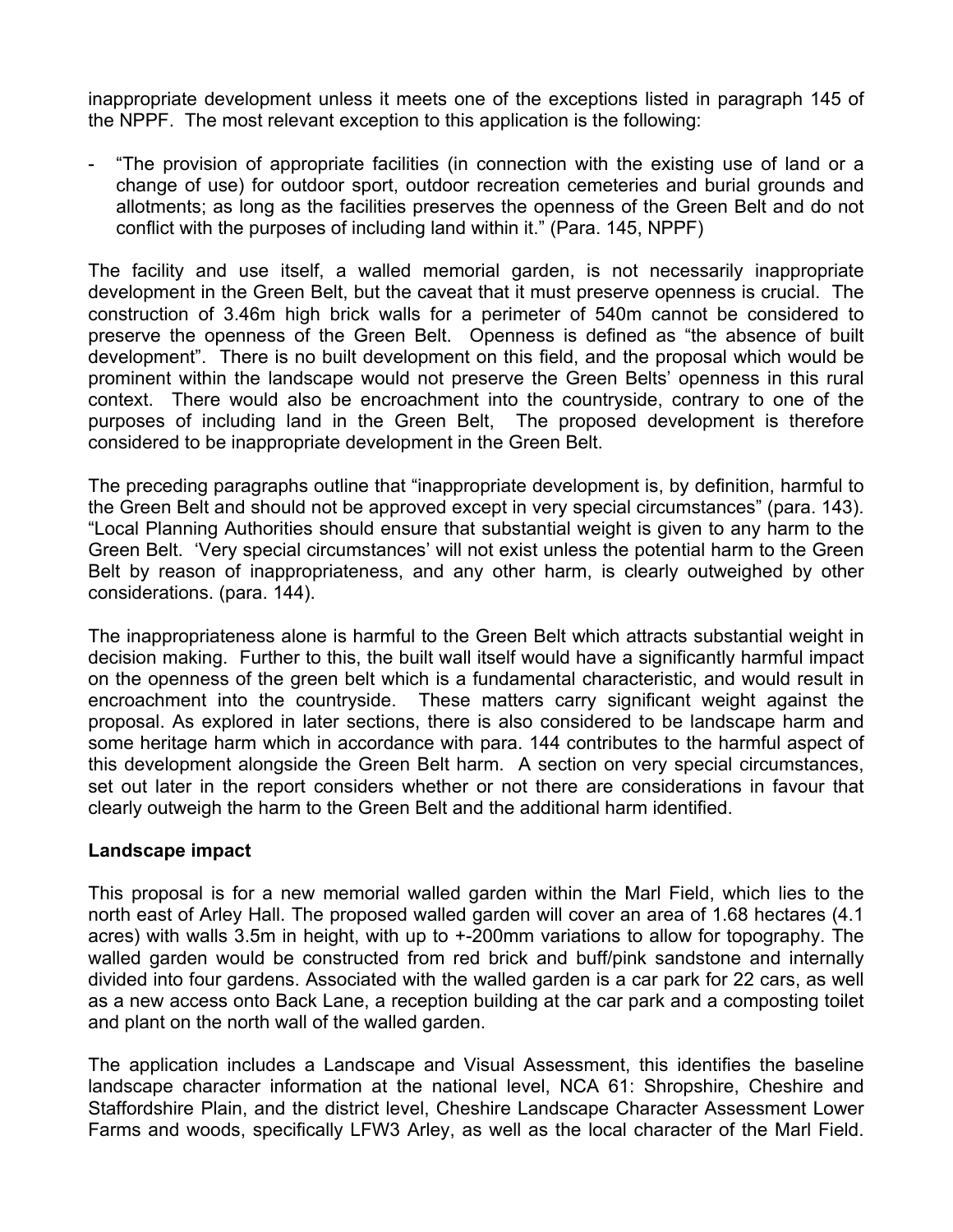The Assessment includes an assessment of the sensitivity of landscape receptors to change resulting from the development of the walled garden. These are the National Character Area – minimal effect; District Character – minor effect; Cheshire Green belt – will not compromise; Arley Conservation Area – minor effect; Designated Assets – high. But while the assessment states that the designated assets (Registered Park and Garden of Special Historic Interest (Grade II\*) has a high sensitivity, (Sensitivity – High, Condition- High, Value – High), caveats this assessment with the opinion that the proposals will result in the loss of a small parcel of agricultural land which is more closely associated with Home Farm and is therefore of medium sensitivity, good condition and moderate to high value, resulting in a moderate to minor effect upon landscape character. Part of the justification for this is that the marl Field has agricultural value, but is not locally distinctive when compared to similar fields within the local landscape, and that when considered in isolation, the field does not have a remarkable sense of place or has an easily recognisable character'.

While the assessment identifies that the '*Registered Park and Garden of Special Historic Interest designation washes over the site for (ibid) memorial walled garden. This is a landscape of high significance and Marl Field provides the agricultural setting to the more formal designed landscape surrounding Arley Hall'*(p.19), and that the *'Marl Field was never intended to be part of the designed landscape, as it was hidden from view behind designed planting. Marl Field has a stronger association with Home Farm and its location, to the east of the Dairy suggests that it was a working field, supporting a dairy herd',* it seeks to undervalue the sensitivity and designation that washes over the application site. The Marl Field has been part of the designated Registered Park and Garden of Special Historic Interest since 10 June 1985. It is also considered that the location of Dairy Wood and the historic location of the double lime avenue to the west of the Marl Field, and The Grove to the east, would provide a much closer relationship between Arley Hall and the Marl Field than the relationship between Home Farm and the Marl Field, as suggested in the assessment. Dairy Wood also provides a strong and effective visual barrier that prevents views of Home Farm.

The assessment identifies the visual baseline and identifies 6 viewpoints from a number of locations along Bridleway 27 Aston by Budworth (VP 1), Bridleway 1 Aston by Budworth (VP2), Footpath 36 Aston by Budworth (VP3), FP6 Aston by Budworth (VP4), Bridleway 1 Aston by Budworth/Back Lane and VP6 looking in a north easterly direction from within the Registered Park and Garden. Commentary including the visual receptor sensitivity is given for each. It is considered that the sensitivity for each of the viewpoints has been undervalued and that in reality the visual sensitivity of each of the 6 receptors chosen would be far more sensitive than the assessment indicates.

The submitted Heritage Assessment and Landscape and Visual Assessment both identify that the Arley Park is a designated Grade II\* registered landscape, with the surviving landscape at Arley dating from the mid 18th to the mid 19th centuries and that '*the landscape is of high national significance on account of its exceptional quality, the assemble of design features, the extent and degree of survival, the association with nationally significant architects (Latham, Salvin & Street) and landscape designers Emes and Nesfield'*. The Historic England description of Arley notes '*The park, gently rolling in generally fairly level countryside, is bounded to the north by Back lane, but otherwise its boundaries follow field and wood edges'*. This latter description clearly indicates that the Marl Field was considered to be part of the park and that Back Lane, to the north, forms the boundary.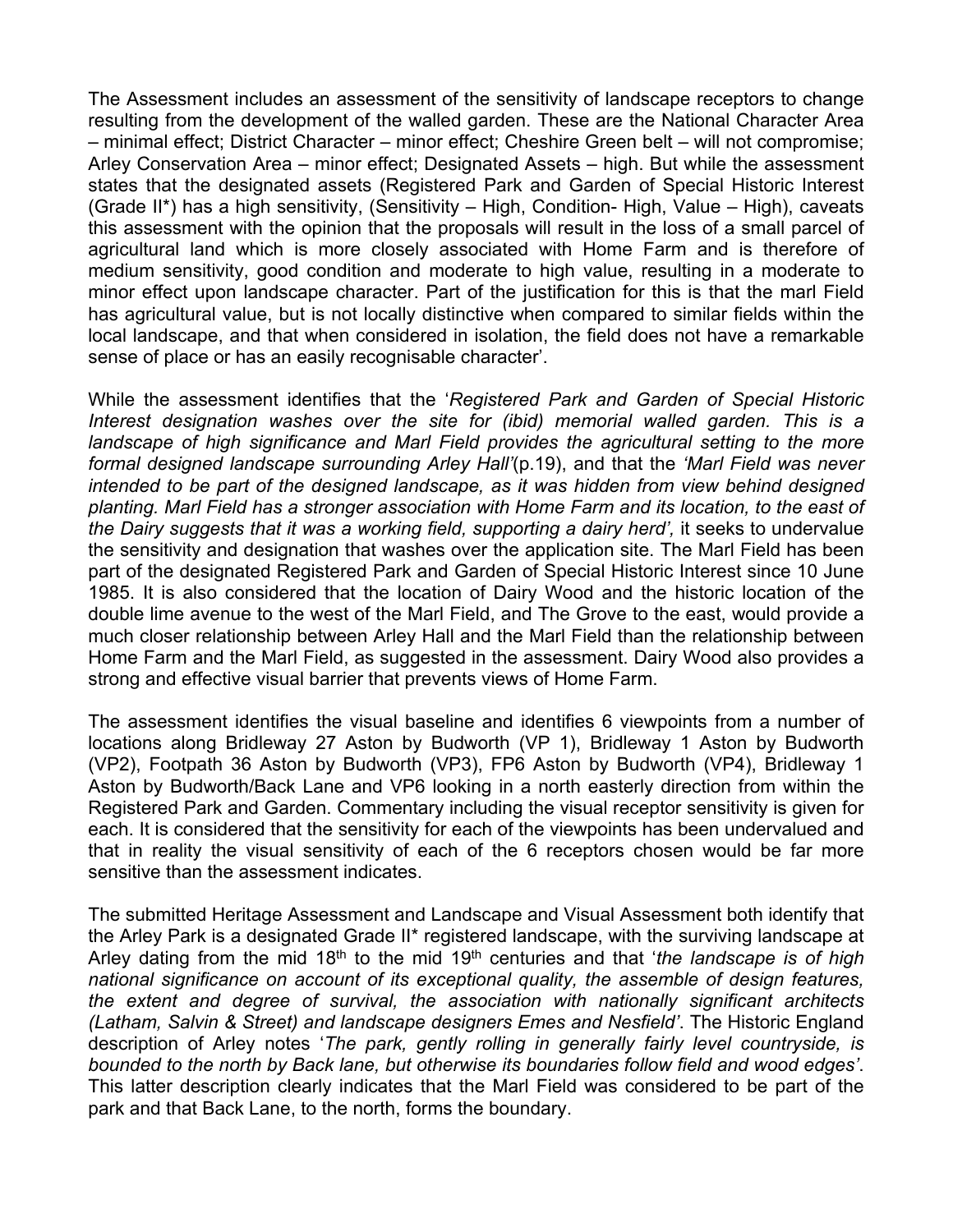As part of the proposals it is intended to reinstate the double lime avenue with appropriate lime species or cultivars in the same positions as they were planted in the mid  $18<sup>th</sup>$  century. The Heritage Assessment indicates that the double avenue is highly significant because of its design integrity with the east terrace, but that this is restricted to the avenue itself and perhaps some open field each side, as 'breathing space' for the avenue, with glimpsed views under the tree canopies (4.2.4). But while the Landscape and Visual Assessment states that the memorial garden will be located to the north east of the Marl Field, the Heritage Assessment causes some concern when it states, '*The proposed development site itself therefore can only be afforded a medium significance within the registered landscape (assuming the proposed development stays clear of the double lime avenue)*' (4.2.4).

While it may not be part of the Arley Conservation Area, nor are other extensive parts of the Arley Park. The Landscape Quality and Significance of a Grade II\* site on the English Heritage Register of Parks and Gardens indicates that the park must be considered to be both of national importance and of exceptional historic interest and it is quite clear from the English Heritage citation that the whole of Arley Park, including the application site is deemed worthy of being considered Grade II\*, yet the Landscape and Visual Assessment has undervalued the sensitivity of both the landscape and visual receptors and questioned the inclusion of the site within the designation. The Landscape Officer considers that the proposed development would be at complete variance with the landform, scale and pattern of the landscape, that it would permanently degrade, diminish and destroy the integrity of valued characteristics and their setting and that it would cause a high quality landscape to be permanently changed and its quality diminished.

The landscape impact as considered by the Council's Landscape Officer raises conflict with policy SE4 of the CELPS.

Conditions can be applied that would mitigate some of the landscape impact in the long term, but overall it is considered that the proposal will result in a harm to the landscape contrary to Local plan policy.

#### **Heritage assessment**

#### *Summary of main issues*

- 1. Consideration of impact upon heritage assets:
	- the setting of listed buildings
	- the Registered Historic Park and Garden
	- the character and setting of the Arley Conservation Area
- 2 Weighing heritage impact balanced against the public benefit arising from the development and how that is secured

#### *The site and its context*

The quality of the registered historic park and gardens is acknowledged on account of its exceptional design quality and intactness as a designed landscape dating mainly from the mid-18<sup>th</sup> century with a number of mid-19<sup>th</sup> century adaptations and important subsequent additions and developments. It is associated with a number of eminent architects and landscape designers including Emes and Nesfield.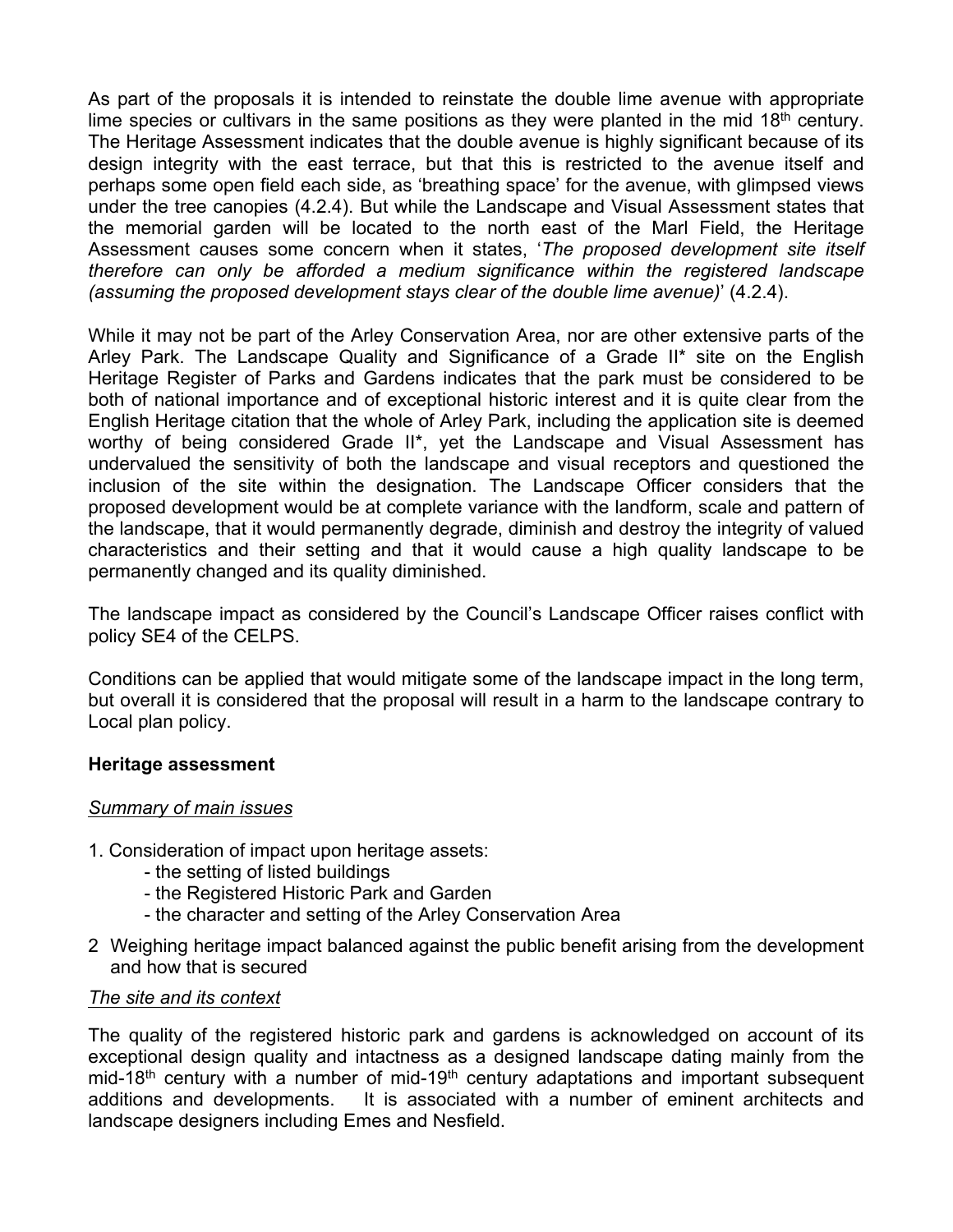The history of the park and gardens is set out in detail in the Heritage Statement; consequently there is no need to repeat that here, other than to stress the continued importance of the formal gardens to Arley, both as a visitor attractor but also in terms of the setting for this fine collection of historic buildings and as a centrepiece of the wider historic park.

The application site itself is located north east of the Hall (c. 150m) and Chapel (c. 100m) on land known in recent history as the Marl Field. Previously this has been known as the Nearer Marl Field (the Warburton Plan of 1744) and more latterly as Part of the Big Marl Field (1786 Plan), The Tithe Map and apportionment of 1846 continues to show this as Big Marl Field.

In all of these cases the derivation of the field name is not certain as to whether it was reference to soil conditioned land or as an area used to produce material for brick. However, it is evident from the various historic maps that this field was never intended to be formalised as gardens or parkland. Indeed, successive plans by Emmes and Nesfield sought to enclose the formal gardens from the Marl Field by the planting of the Grove, some dense planting in the SW corner of the Marl Field itself and more latterly, dense coniferous planting along the boundary between the house and the Marl Field (which is probably the Yew hedge present today).

The only designed landscape incursion into the Large Marl Field was the planting of a double avenue of Lime trees across the western section in the mid 19<sup>th</sup> century, stopping at an opening in the boundary on Back Lane, whilst a track was created further west, creating a pathway link to the new east terrace to the Hall from Back Lane. It is concurred with the heritage assessment that the Avenue is likely to have been a planned feature to capture a northerly view away from the eastern terrace rather than a formal walk or ride (however, there would have been incidental benefit and views from the avenue, over the marl field, for those walking up the avenue on foot). Today only modest remnants of the Lime Avenue remain with the stone lined Ha-ha at the edge of the Avenue with Back Lane.

The design and arrangement of the new house in the mid  $19<sup>th</sup>$  century reinforced the exclusion of the application site from the formally laid out park/garden with its main orientation to the south, east and west toward the main areas of formally planned gardens and the more open, parkland approach from the south.

Back Lane was included on the 1786 Emes Plan and was constructed by the time of the Tithe map in 1846. Subsequently, in the latter  $19<sup>th</sup>$  century the Grove was further extended to enclose the eastern boundary of the Marl Field up to Back Lane. Secondary aspects and views from Back Lane across the application site toward the Hall were created at that time, but intervening landscape now partly screens and reduces that visual association.

Inter-visibility between the site and the Hall and gardens has been reduced by the Yew Hedge, the densely planted edge of the Grove and other mature trees located between the chapel and the Yew Hedge. One element of the designed landscape within the historic park that shares a more direct relationship with the site is the northern Lime Avenue, which although severely diminished as a landscape feature, does benefit from the incidental views and openness derived from the relationship with the open character of the Marl Field.

Consequently, although it is generally agreed with the conclusions reached in the heritage assessment that the Marl Field (the site) holds less significance than other designed parts of the designated park and garden, the Marl Field does still hold a degree of significance in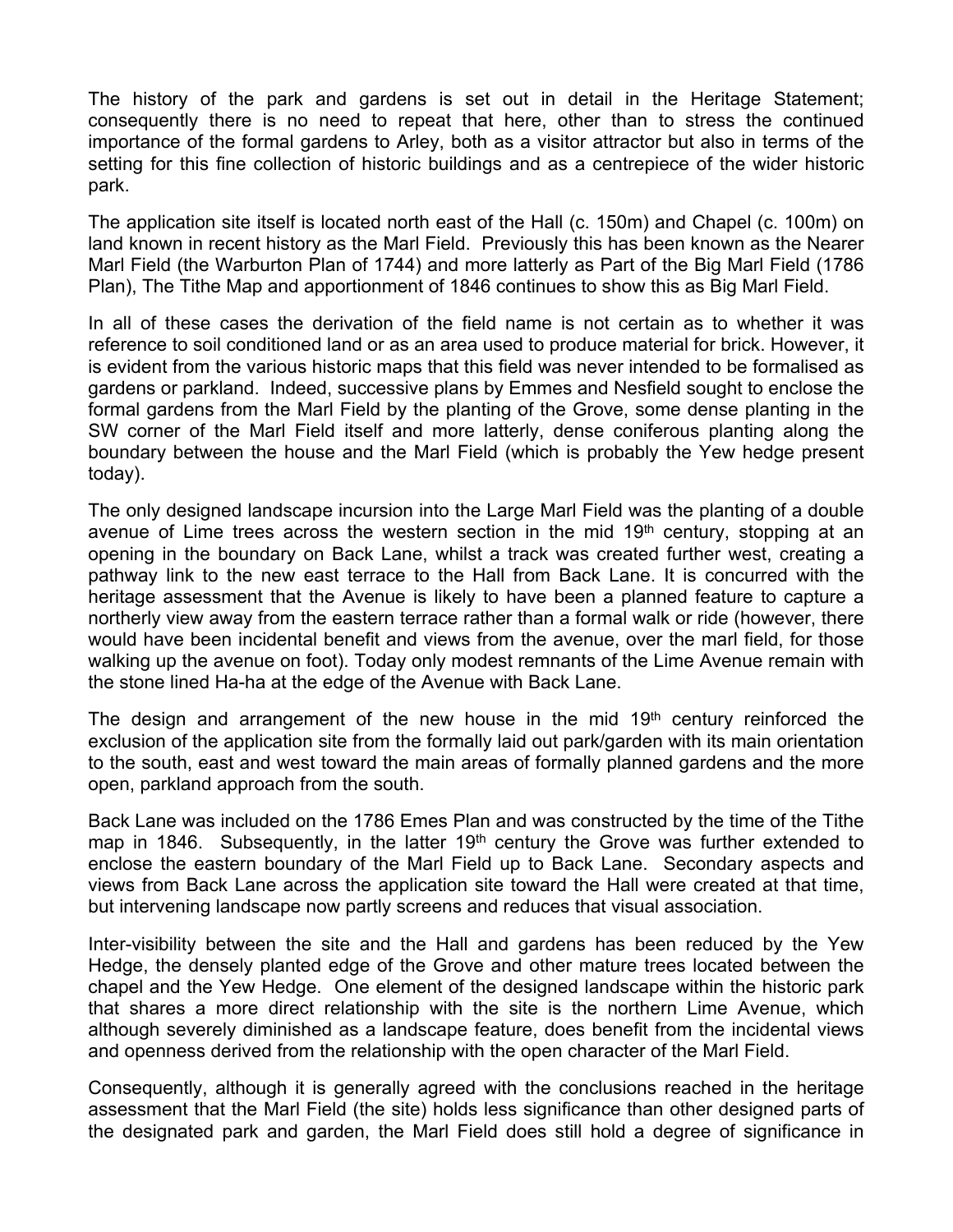terms of the setting of the Park and Garden and indeed in the setting of the listed buildings and the conservation area, contributing toward the openness of the setting north of the Hall and in intermittent southward views from Back Lane and in its relationship with the remnant North Avenue. The heritage assessment does not fully consider this or apply sufficient weight, particularly in relation to the incidental views across the land from Back Lane.

### *Evaluation of proposal*

Firstly, it is stressed that there is support for the general proposition for diversification to enable the estate to better sustain itself. The financial information submitted highlights the precarious state of the Estate's finances for the following year and the forthcoming costs in relation to various heritage assets on the Estate. It also highlights potential alternative scenarios in terms of ways of sustaining the Estate, including enabling development and potentially selling off elements of the estate, both of which could be severely detrimental to the integrity and character of the Estate (including built heritage impacts).

As a general concept, the walled memorial garden is a form of diversification that fits with spirit and heritage of Arley, provided that a suitable location and scale of development can be achieved. However, where there will be detrimental impacts upon heritage assets or their settings, it is important in policy terms that the harm should be weighed against the public benefit. Consequently, it is important that a proportion of those benefits arising from the proposal directly benefiting the historic fabric of the estate to help sustain its significance.

The application contends that there will be little to no harm arising from the proposal. But it is considered that the impacts have not been fully considered. Although the Marl field is not a formal component of the historic park and garden, it has always been part of it, falling within the scheduled area. Its contribution is the open character to the northern edge of the historic park and garden, enabling glimpsed, sporadic views of Arley Hall from Back Lane and an open context for the Lime Avenue. This has been the situation for several hundred years.

Consequently, whilst the conclusions in the heritage statement and design statement are noted, it is considered that the impact upon the historic environment arising from the proposal is more significant than suggested. In heritage terms, there is insufficient consideration of the impact of the proposal on the open character of the Marl Field and incidental views from Back Lane toward Arley Hall across the site. The impact of the proximity of the walled garden to the Lime Avenue has also been down played. The Council would therefore disagree with the conclusions at 5.3 of the Heritage Statement that the proposal *"would at worst be minor"* and would be mitigated by proposed landscaping. The impact in heritage terms would be greater than minor, and the proposed mitigation landscaping would take time to establish, hence, there will be a greater degree of harm arising from the development than is being suggested.

Whether the development of the gardens will eventually enhance the landscape to such a degree that it would become positive in heritage terms, as alluded to in the submission, is difficult to determine, but in any event, that would take a considerable period of time to come to fruition.

Since the pre-application discussion, the area of the walled garden has more than doubled and now encroaches into the western half of the Marl Field, much closer toward the Lime Avenue. This will also make the site more noticeable in oblique views for the area of garden/park north west of the Chapel, albeit still substantially screened by the Yew hedge.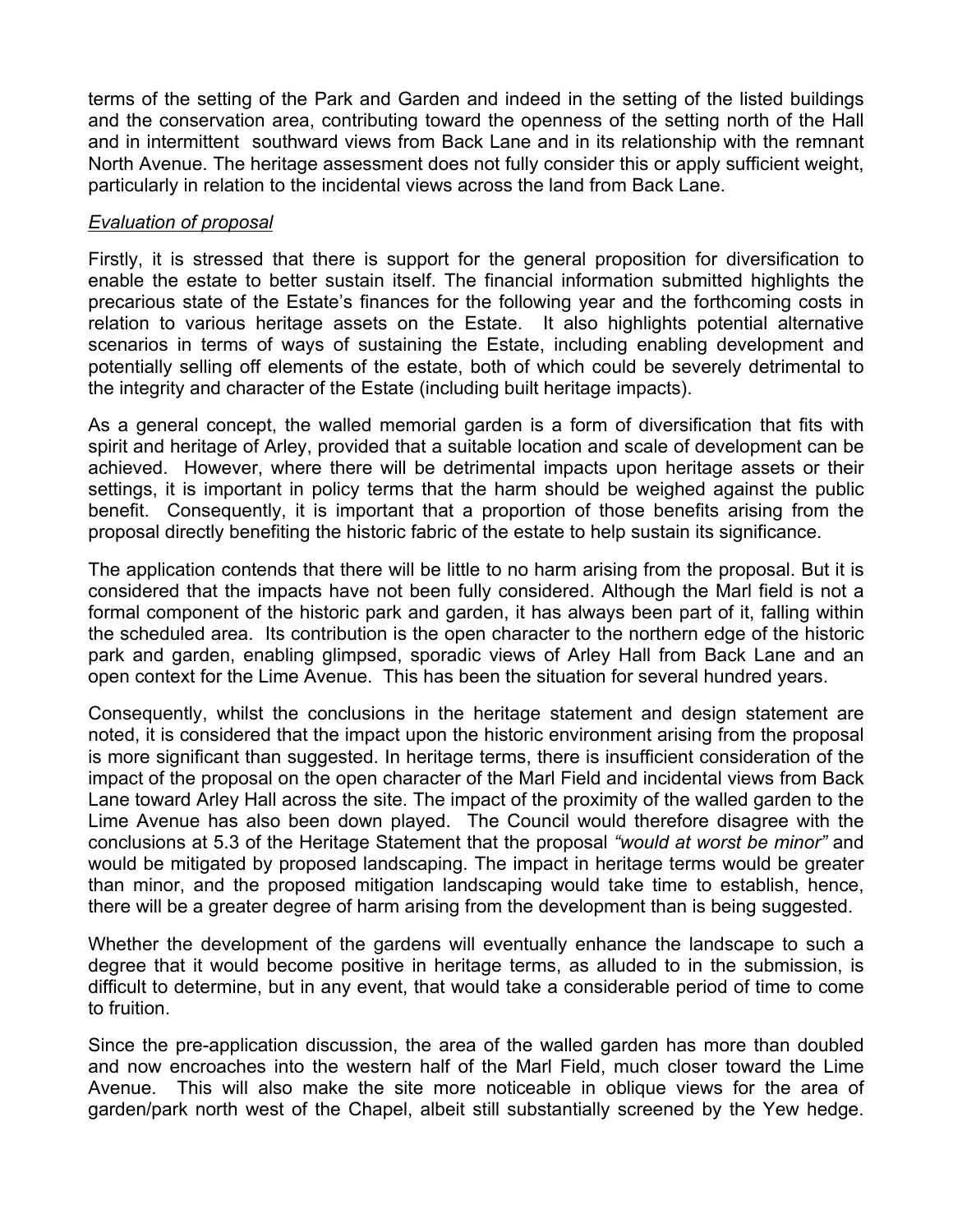Utilising the site levels to reduce the perceived height of the south western section of the wall will help to mitigate some of its impact.

The originally proposed, smaller, walled garden would have had a more modest impact than this proposal, both in terms of views from Back Lane and proximity to the Lime Avenue. The impact of the submitted proposal will be mitigated to a degree by planting on the outside of the wall but, as with the other walled gardens, it would still appear as an imposing built feature where once there was open ground and it would take a good number of years for this landscaping to mature.

Change within an asset's setting or within the formal boundary of an historic landscape does not necessarily result in harm but, in this case, the proposal would lead to a degree of harmful impact, which is exacerbated by the scale of the proposal. Nevertheless, having regard to the significance of the Marl Field, that of the park in its entirety and the contribution this land makes to the setting of Arley Hall and Chapel and the Arley Conservation Area, the impact of the proposal would amount to less than substantial harm, and, the impact of that would lessen over time as the landscape around the walled garden matured. It would result however, in a permanent change in the openness of the Marl Field.

If the scheme were to be reduced to a scale closer to the original proposal however, then the impact on the historic park and setting of listed buildings would obviously be reduced, and where a negligible to neutral impact would be likely in the longer term.

Whilst it is acknowledged that the proposal would continue a long standing tradition of walled gardens at Arley, with the consequent overarching benefit derived from that, it is considered that to better balance against the level of harm arising from the larger walled garden proposed, then a more tangible and definitive conservation benefit than is presently proposed needs to be secured.

The document entitled "Note on Investment Required in Historic Assets at Arley" outlines the required costs to prevent estate heritage assets deteriorating, which amounts to nearly 1.5 million pounds (extracted below).

| <b>Heritage Asset</b>      | <b>Investment Required</b>               |
|----------------------------|------------------------------------------|
| Aesop's Cottages           | £170,000                                 |
| The Firs                   | £1,000,000                               |
| New Farm                   | £175,000                                 |
| <b>Walled Garden Walls</b> | £150,000 (additional to £100,000 already |
|                            | spent)                                   |
| <b>Total</b>               | £1,495,000                               |

The Note also stresses that this isn't a comprehensive list and does not include window repairs. The accompanying heritage statement also makes reference to the potential for refurbishment of the east terrace and formal east garden although this isn't listed in the Note.

It also states: *"The Estate is open, if essential, to directly linking some of the investment in the historic fabric to the grant of planning consent, however, it is our view (and as Historic England has not requested this) that to do so would unnecessarily complicate the application and could delay the development such that it might not proceed at all. Further it is not essential in order for the development to be taken forward for approval"*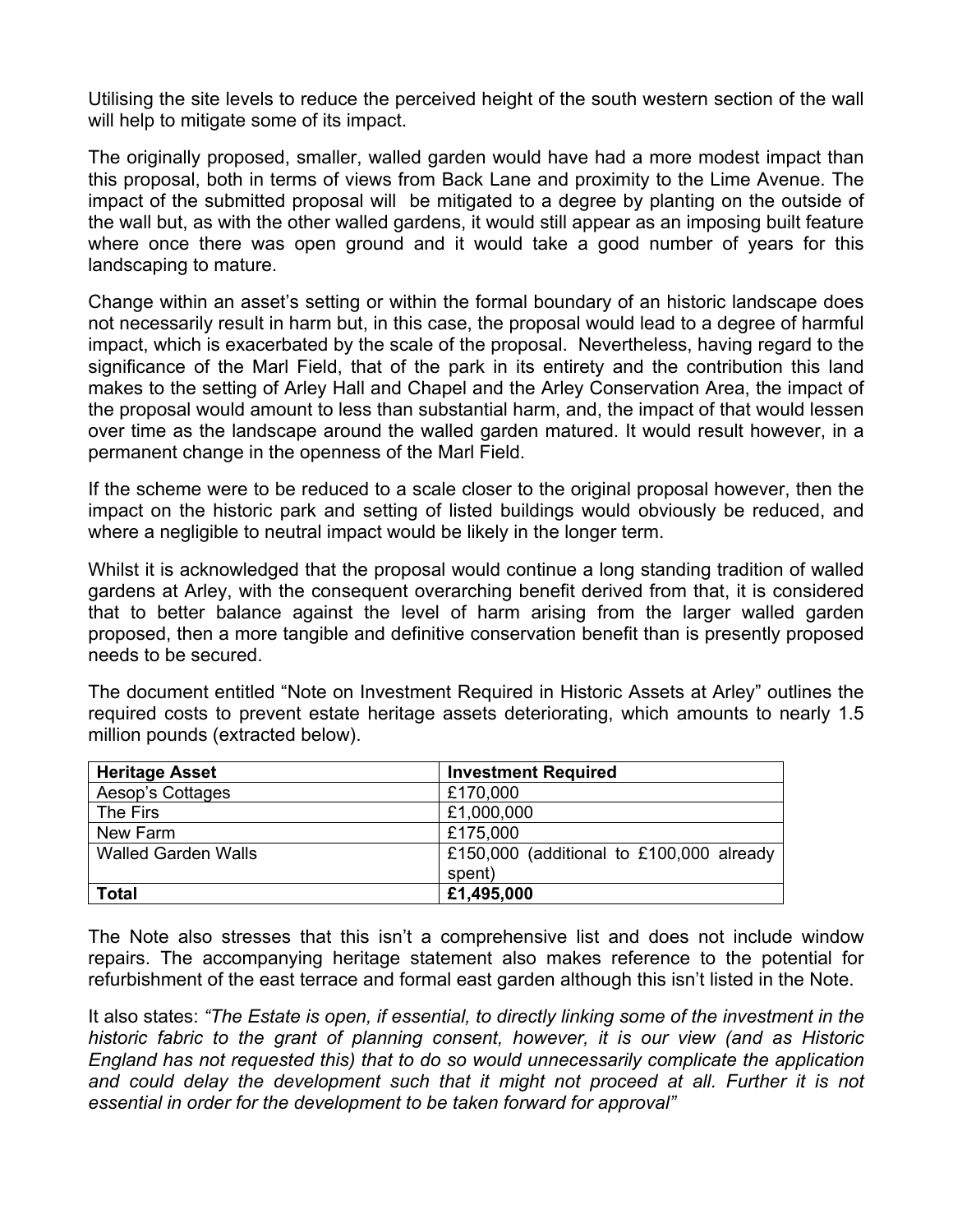The applicant has now tabled a draft Heads of Terms for consideration which outlines a commitment to undertake the package of conservation repairs for Aesops Cottage and window repairs to the hall, to be undertaken within 3 and 5 years of the commencement of the walled garden. Also stated is a commitment of at least £100,000 to be spent by the landowners on suitable estate conservation works (to be approved in writing by the LPA) prior to commencement of the 4<sup>th</sup> quadrant. The heads of terms are in the form of Unilateral Undertaking on behalf of the estate, which requires scrutiny in legal terms to ensure it appropriately secures the specified public benefit.

With the benefit of such a legal agreement, and this being considered legally sound, it is considered that there would be sufficient public benefit to justify the less than substantial harm to the heritage asset.

Materials have been provided to the Local Authority including replicating the surface of the existing gravel paths through the site. Within the gardens themselves, Yorkstone paving will be incorporated which is considered appropriate within the gardens. These surfaces will be conditioned in accordance with the details submitted.

Information has been provided regarding Oak cladding to the building with slate/tiled roofing which is likely to be acceptable. Details have also been submitted regarding the car parking surface (hot rolled asphalt, and Staffordshire Pink with limestone), reinstatement of the lime avenue, and landscaping around the gardens and Back Lane boundary. A response is awaited from the Conservation Officer regarding these details and it is expected that this can be provided as an update to members prior to committee.

#### *Views of Historic England*

Historic England recognise the outstanding national interest of Arley Hall and the associated collection of heritage assets. The need for Arley Estate to diversify is recognised with income required to adapt to current markets and provide the necessary income to finance such resource-hungry complexes. It is naturally desirable that historic entities remain as cohesive units as their combined value is often much greater than the sum of their parts.

Historic England do consider that the creation of a memorial garden is a sensitive way to diversify, which could sustain and enhance the significance of the heritage asset. This alone attracts strong weight in favour of the application, and doesn't take into account the financial contributions towards historic fabric of the estate, secured through negotiations with the applicants.

Gardens of high quality have been continuously added to the grounds by members of this same family. The current application would continue this tradition and whilst located some distance from the existing focus of the formal pleasure gardens to the west, the context of the agricultural Marl Field is considered appropriate for the next phase in the expansion of Arley's gardens. Historic England raise no objection to the development, outlining that the proposal would be in a use consistent with the assets conservation, and would make a contribution to the local character, in accordance with paragraph 185 of the NPPF.

#### *Views of the Gardens Trust*

The Gardens Trust have also commented on the proposal. Their position is that the proposals would make a positive asset to the estate and local economy, and the need to financially sustain the estate is recognised. Whilst a statement of support from this statutory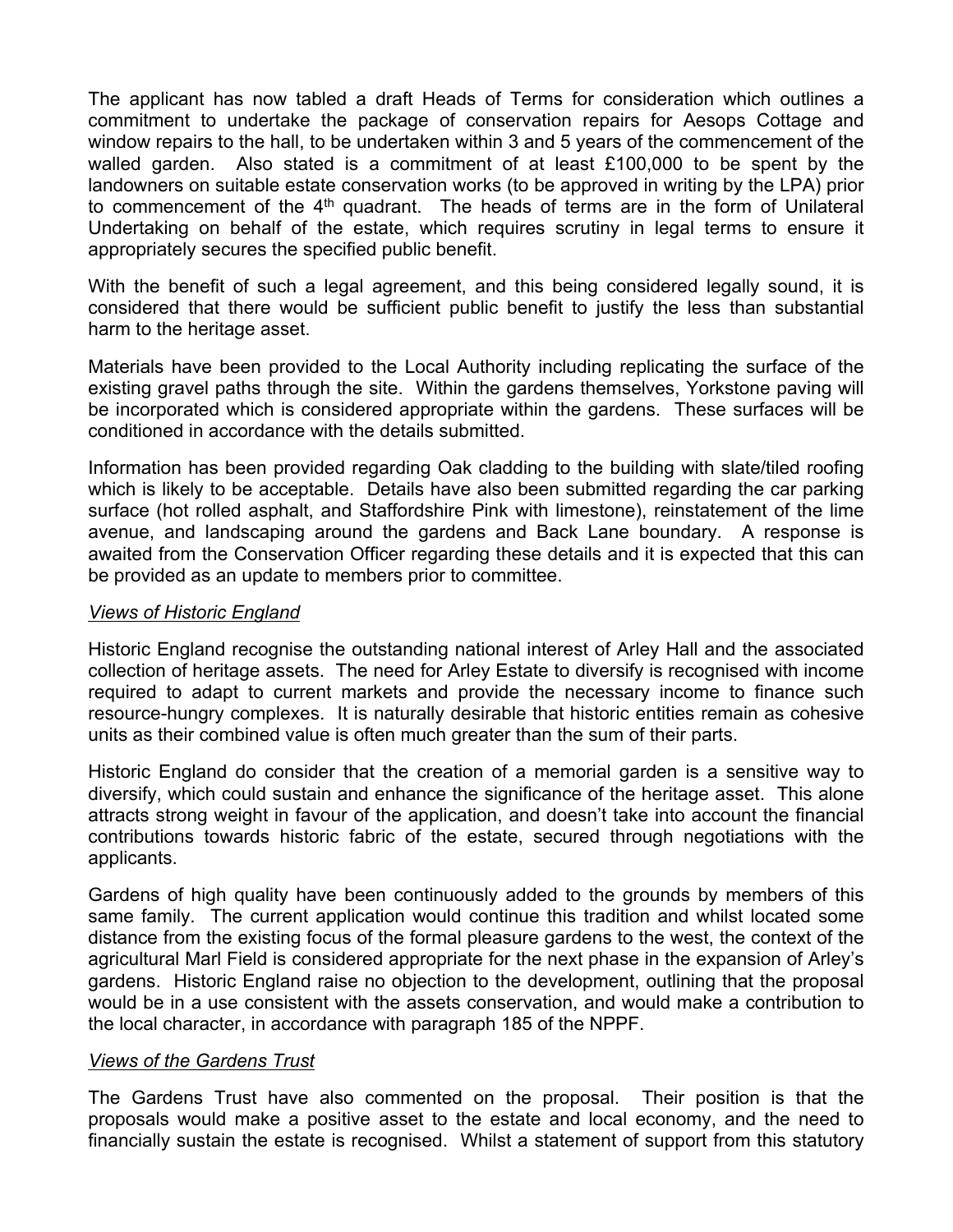consultee is not clear, the Gardens Trust have confirmed that they have no objection to the development subject to indicative tree planning being included in phase 1 of the development. This will be strictly conditioned that the external landscaping of the site (reinstatement of the lime avenue, and gapping up of the Back Lane boundary) shall be carried out concurrently with the commencement of the construction of the walled garden. External landscaping around each quadrant shall be carried out within the first available planting season following the construction of each quadrant.

#### *Conclusions on heritage matters*

In general terms there is support for the principle of finding a means to secure a more sustainable and diverse financial base for the management of the estate, based on the financial information it has provided. There is also support in general terms for a new walled garden in a location and of a scale that will help to sustain investment into the estate and more specifically into its historic fabric.

However, it is considered by the Councils Conservation Officer that the heritage impacts of the increased scale of the proposal at the Marl Field have been underestimated or downplayed in the supporting assessments. The impact on the setting of heritage assets and upon the remnant Lime Avenue is greater as a consequence of the increase in coverage. The mitigating external landscape will take a significant period of time to mature and therefore reduce the visual impact. Furthermore, the longstanding openness of the Marl Field will irrevocably be altered compromising the informal open setting to this side of Arley Hall and the Chapel. This does cause some less than substantial harm to the registered park and gardens in the setting of listed buildings.

To ensure compliance with paragraph 196 (NPPF), there needs to be direct and tangible public benefit in the form of investment into the historic fabric of the Arley estate to outweigh the harm to heritage interests.

The provisions set out in the Draft Heads of Terms for the Legal Agreement submitted recently by Rural Solutions are considered acceptable in principle. The aims of such an agreement are to secure benefits to the historic fabric of the estate.

Paragraph 196 states that where a development proposal will lead to less than substantial harm to the significance of a heritage asset, this harm should be weighed against the public benefits of the proposal including, where appropriate, securing its optimum viable use. It is considered that this test is met through the benefits to the direct and ongoing preservation of the wider Arley Hall Estate.

#### **Tourism and Local Economy**

Cheshire East's visitor economy is worth £895m per year; employing almost over 11,500 fte's. It is an important economic sector that contributes to jobs, growth and prosperity, both in its own right and in its contribution to Cheshire East's 'Quality of Place'. The ambition is focussed around continuing to maximise growth of the visitor economy, whilst ensuring greater prosperity across the widest number of communities that will lead to greater wellbeing for both residents and visitors. Tourism can be a force for good both in economic terms but also as an essential contributor to the excellent quality of life and place Cheshire East offers. This is a key factor not only in decisions to visit but also in decisions to settle and to invest.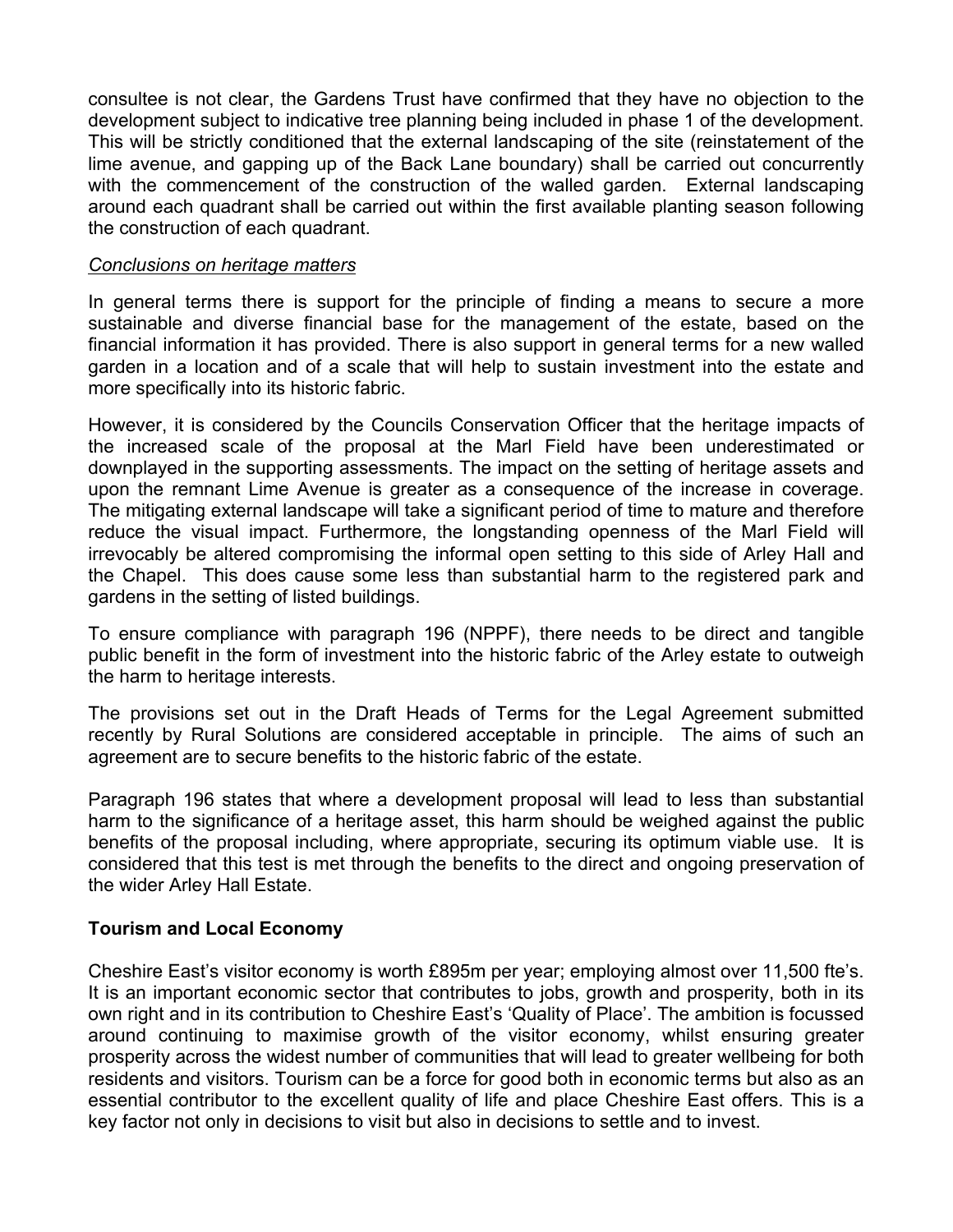A construction and economic survey has been submitted with the application. This suggests that the construction of the walled gardens in total would equate to 4 x £1.8m (£7.38m total). Local firms would be used in the construction and material supply process.

The Planning Statement suggests the scheme could benefit the local, regional and national economy by approximately £21m. It is unclear how this figure has been arrived at, and would likely depend on the success of the gardens and whether all 4 quadrants are eventually implemented.

Whilst there would be only 1 job generated as part of this application, it is understood that the development would secure existing jobs within the estate. The increase in local spending power, construction benefits and maintenance of a high quality memorial garden, would all result in moderate economic benefits. Any increase in visitors to Arley Hall would also likely provide some economic benefits (retail, restaurant, accommodation) to local and regional centres including Knutsford and Northwich.

A key priority set out within the Cheshire East Council Visitor Economy Strategy is to *'Encourage investment in quality tourism product and services in Cheshire East to the benefit of jobs and economic growth'*

This proposal aligns well with the objectives of the Strategy.

The proposed memorial walled garden at Arley Hall will be designed by Tom Stuart-Smith. He is an award winning garden designer involved in prestigious projects nationally and internationally.

The applicant contends that the fact that Tom Stuart-Smith will be designing the walled garden at Arley Hall will add another dimension to the development. It is argued that this will raise the profile nationally of Arley Hall and has the capability to attract visitors from far afield; thus adding to the visitor economy of Cheshire East.

Policy EG4 of the CELPS seeks to protect and enhance the unique features of Cheshire East that attract visitors to the rear. The development of this walled garden in its own right would encourage visitors due to the quality of the development and the associated landscape design by Tom Stuart-Smith. The fact that this development is in such close proximity to Arley Hall which is a significant tourism attraction within Cheshire East would likely strengthen the appeal of Arley Estate as a place to visit. The gardens would be well connected to the estate through a number of laid footpaths and it is expected that paying visitors to the estate may be attracted further by the walled gardens. As noted by the Conservation Officer, there may be other methods to diversify on the estate to provide the required funding, including approaches which may be more harmful including for example residential development. This approach whilst presenting green belt and landscape issues, does at least secure the enhancement of the tourism aspect in a historic environment. It should also be noted that since 2009, visitor numbers to Cheshire East have increased by 35.8% and the associated economic activity by 64.6%. This development is considered likely to support this positive trend, specifically in rural tourism.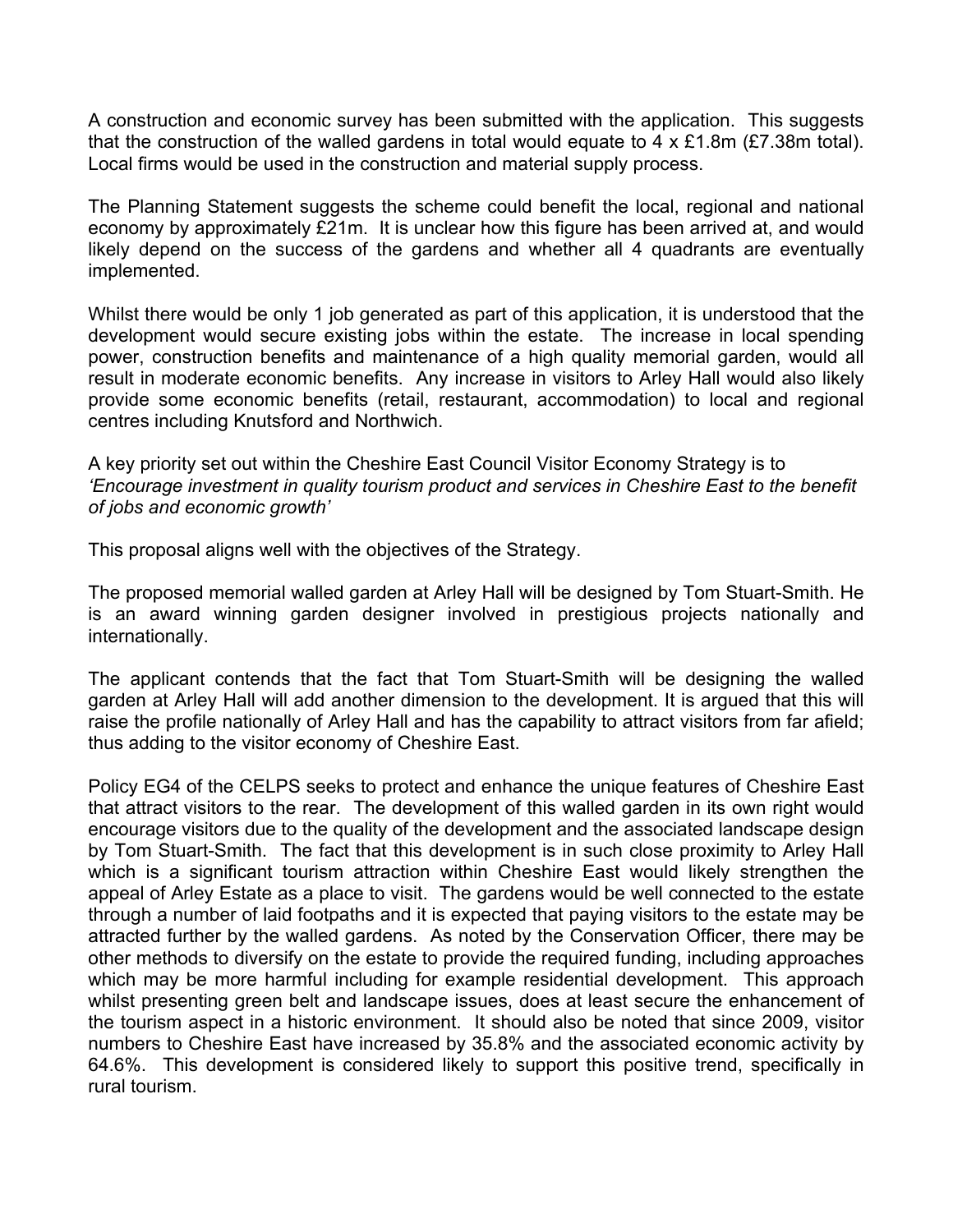Further to this, financial contributions are required for the repairs to Arley Hall's windows, Aesops Cottage, and a further heritage project (to be agreed prior to commencement of the 3<sup>rd</sup> quadrant). These contributions will allow important repairs to be carried out to the historic fabric of the estate, which will help to secure the outstanding national and historic interest in the estate. Such improvements are closely related to the attractiveness of the Arley Estate as a place to visit and will help to secure its strong attraction to tourists both within Cheshire East and further afield.

Whilst there are considered to be tourism benefits, it is difficult to quantify. It is considered that some weight can be given to the potential direct tourism benefits as the proposal may improve the visitor experience of a trip to Arley Hall. Noting the limited uplift in highway movements arising from the proposed development, however, it is considered that this should be given no more than modest weight in the planning balance. It is considered, however, that the main benefits are in helping to sustain an existing important visitor attraction in Cheshire East and this is given significant weight in the planning balance.

The proposal would accord with CELPS policy EG4 and paragraph 83 of the NPPF.

# **Residential amenity**

The walled garden would occupy a fairly isolated parcel of land within the Marl Field. Whilst screening would be provided around the perimeter, the 3.5m (approximate height) walls would likely still be visible from a number of residential properties. These include some to the south west, and Home Farm to the west. Whilst the wall would be visible, at 3.5m, it would not be overbearing nor would the development cause issues relating to losses in privacy or losses of light.

Whilst the field would be intensified in its use, the nature of the development is not likely to be particularly noise generative. The development would provide a place of memorial and visitors would likely be expected to refrain from making excessive noise. Nonetheless, the walls would provide some acoustic mitigation.

The development does not cause any significant amenity issues. The proposal would accord with policy DC3 of the Macclesfield Borough Local Plan (2004).

# **Highways**

# *Access*

The application proposes a new vehicular and pedestrian access to the site which leads off Back Lane, a private route within the Arley Estate. Visibility splays indicate that an appropriate splay of 43m is demonstrated within the submitted plans as being achievable, 2.4m back from the road edge onto the 30mph single-track lane. The application has identified that several passing bays are provided along the length of Back Lane which will allow passing vehicles to manoeuvre.

The site is connected to the wider area via footways and existing Public Rights of Way. The applicant also outlines that pedestrian and cycle access will be accommodated via a new formalised vehicular access which leads south from Back Lane into the on-site car park.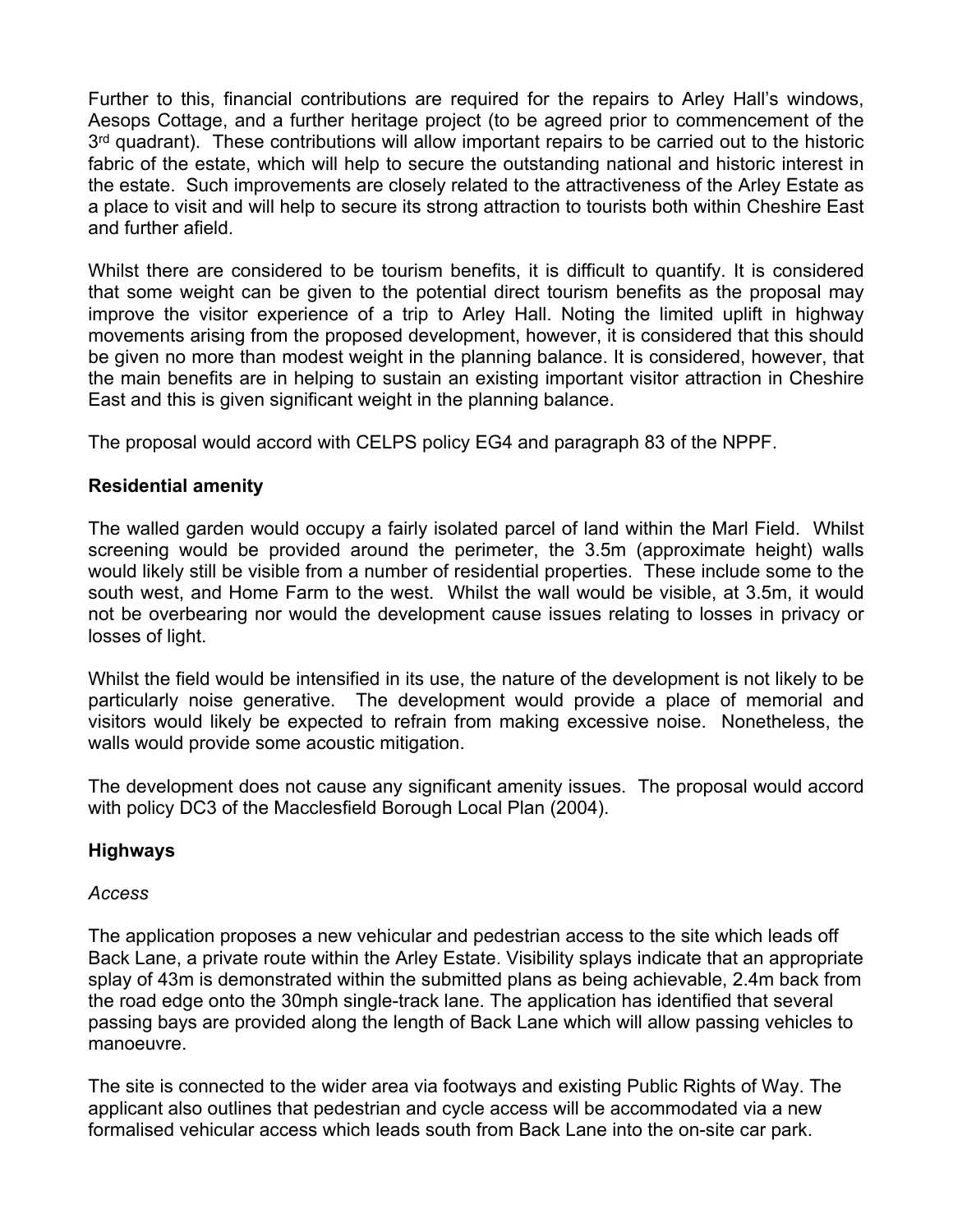### *Parking*

This proposed development falls under land use class Sui Generis Parking standards, and therefore there is no defined local parking standard for the proposed land use. Notwithstanding this, the application indicates that 22 car parking spaces will be provided which will include designated disabled space. This is considered acceptable for the scale and nature of the proposed development, particularly noting the existing arrangements for accessing Arley Hall.

### *Network Capacity*

The process undertaken for trip generation of the proposed development is reasonable. The applicant has indicated that the maximum number of additional daily trips to returning visitors would be five two-way trips per day. This would not have a material impact on the local highway network.

No objection has been received from the Councils Highways Officer whom is satisfied that the development would be acceptable in relation to highway safety, parking and trip generation. The proposal would thus accord with policies CO1, CO2 and Appendix 2 (CELPS, 2010- 2030) and T5 (MBLP, 2004).

#### **Flooding issues**

The site is located within EA Flood Zone 1 meaning there is a "low probability of flooding". Adequate drainage could be achieved on-site and areas of permeable surfacing can be ensured via landscaping condition. It is not expected that the development would significantly increase surface water flooding in this location. The proposals comply with SE13 (CELPS).

The Councils Flood Risk Officers have been consulted who have raised no objections. As an informative to any decision notice, the applicants will be made aware that if any alterations to ordinary watercourses are proposed, the applicant will be required to obtain formal consent under the Land Drainage Act 1991 from Cheshire East Council as Lead Local Flood Authority.

#### **Ecology and Nature Conservation**

The Councils Nature Conservation Officer has commented on the proposals raising no objection to the works. A nesting bird and hedgehog strategy has been submitted which has been considered acceptable. A condition attached to any grant of permission will secure its implementation. A condition will also be attached which seeks to safeguard nesting birds. This will require the developer to carry out a detailed survey to check for nesting birds prior to the removal of any vegetation or the demolition or conversion of buildings between 1<sup>st</sup> March and 31<sup>st</sup> August in any given year. Where nests are found, a 4m exclusion zone shall be left around the nest until breeding is complete. Completion of nesting must be confirmed by a suitably qualified person and a report submitted for approval by the LPA before any works continue within the exclusions zone.

Subject to the above conditions, the proposal would accord with policy NE11 (MBLP, 2004).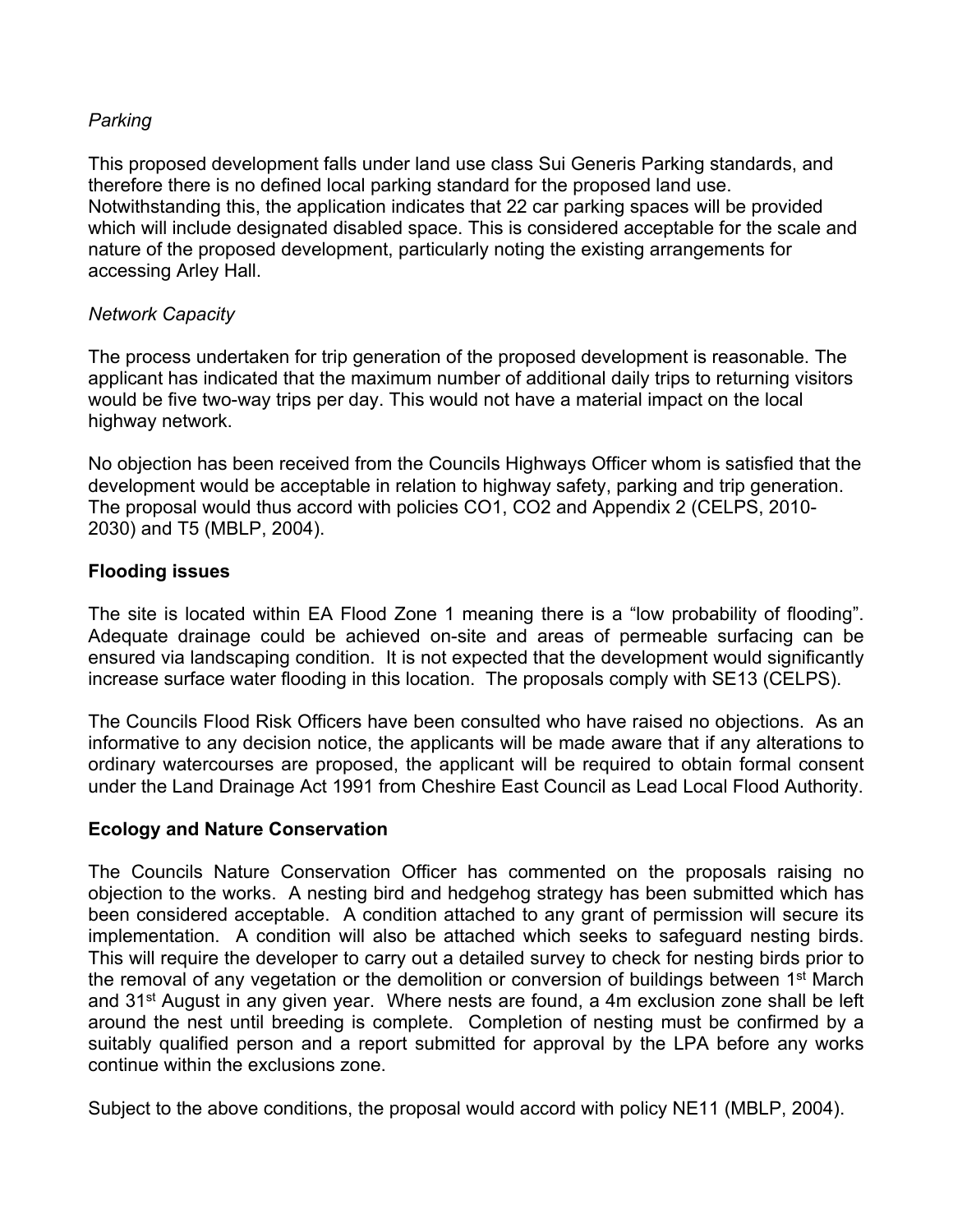An Ecological calculations survey has also been submitted (Biodiversity Offsetting, ref. AWG/4788). Using DEFRA Matrics calculations, this identified a +200% enhancement for newly created habitat, and +199% for habitat connectivity as a result of the development. This supports a clear ecological benefit with the application.

#### **Arboricultural impacts**

The Councils Arboricultural Officer has considered that the trees which are to be removed (Low Value – Category C, and 4 x Moderate Value – Category B) are not worthy of formal protection under a Tree Preservation Order. The retained trees can be protected in accordance with current best practice. It is noted that some of the trees to the northern side will require pruning, but these are not indicated for removal and again, are not worthy of formal protection. One protected tree, identified as an aging Sycamore, exists to the northern side of the western boundary which is not outlined for removal.

The landscaping scheme, which will be conditioned, will ensure that adequate planting remains, or is established, to the front of the site to help integrate the development into the wider sylvan character of Victoria Road. Arboricultural conditions recommended are for the development to be carried out in accordance with the Arboricultural Development Statement (29th March 2018). Subject to this condition, the development would accord with policy DC9 (MBLP, 2004).

### **Environmental Health**

Environmental Protection Officers have assessed the proposal. No issues are raised in respect of air quality, noise, contaminated land or construction matters.

# **Very Special Circumstances (VSC)**

"Inappropriate development is, by definition, harmful to the Green Belt and should not be approved except in very special circumstances" (para. 143).

"Local Planning Authorities should ensure that substantial weight is given to any harm to the Green Belt. 'Very special circumstances' will not exist unless the potential harm to the Green Belt by reason of inappropriateness, and any other harm, is clearly outweighed by other considerations". (para. 144).

Substantial weight is given to the harm as a result of inappropriateness. Significant weight is also given to the harm to the Green Belt as a result of the encroachment into the countryside and the reduction in openness of the site. Additional harm has also been identified through the harm to a designated landscape, in particular with visual harm in the short to medium term. Associated with this is the harm to the heritage asset, as the affected landscape forms part of the setting of Arley Hall, designated as part of the registered park and garden. This harm to heritage and landscape is also attributed significant weight.

Set against this harm is the wider benefit to the Arley Hall Estate. The development would greatly assist the safeguarding of the historic fabric and significance of Arley Estate, one of the finest collections of heritage assets in Cheshire East, whilst enhancing the experience to an existing well visited attraction in the Borough. The former lime avenue would also be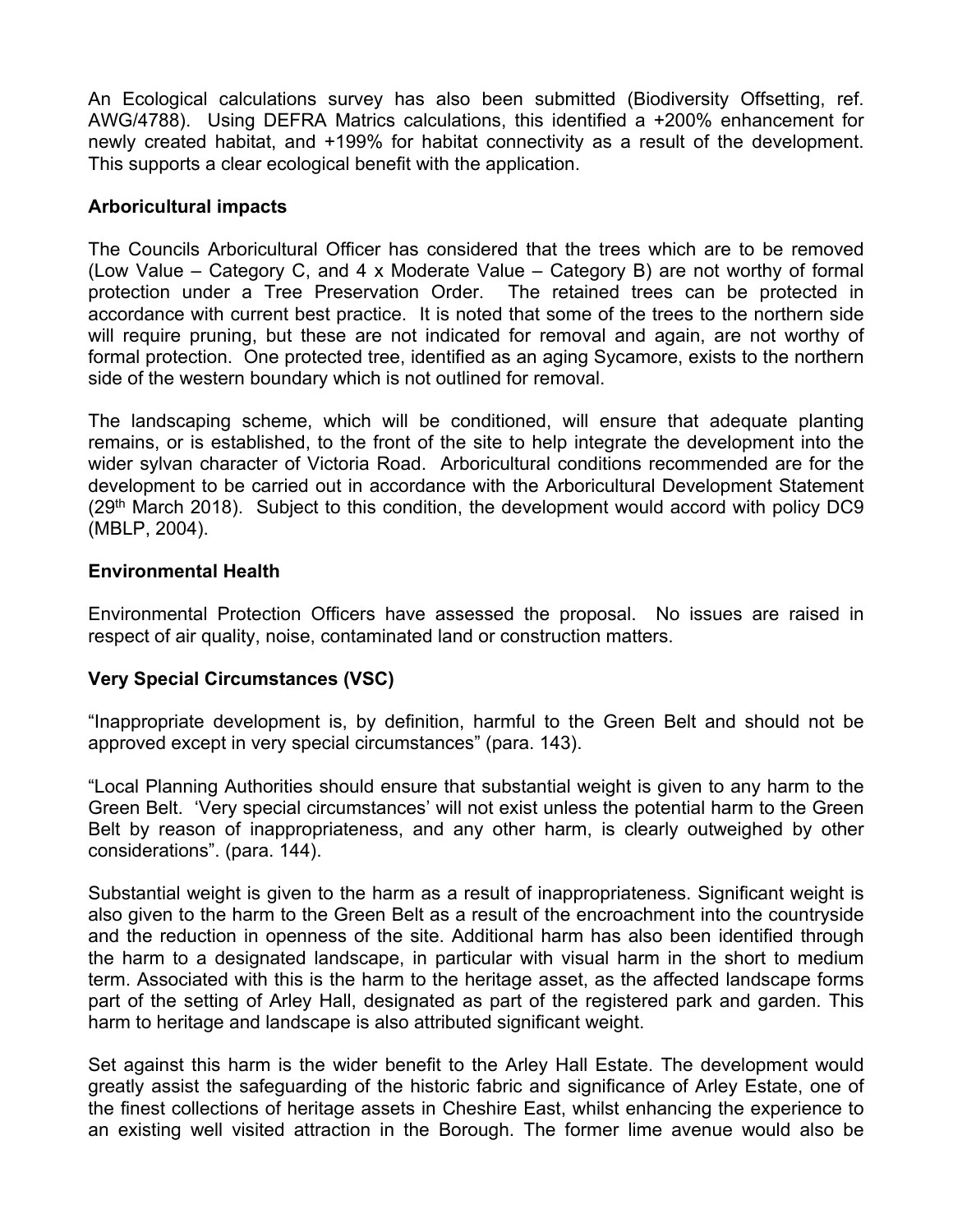reinstated back to its former status and external landscaping would be conditioned to visually mitigate the presence of the wall. Whilst the development is harmful due to the aspects identified, the development will generate income to support Arley Hall through a project that is in keeping with the history of Estate through the creation of a new formal garden. The support and comments of Historic England are considered particularly important in this respect. The Gardens Trust similarly do not object and there is overwhelming support in the local community for this project. These factors all add to the weight given to the wider public benefits of this project. It is considered that very substantial weight can be applied to the considerations in favour of this development.

On balance, it is considered that the considerations in favour clearly outweigh the harm by inappropriateness and the other harm identified. As such it is considered that the very special circumstances required to justify this development in the Green Belt do exist.

In accordance with section 38(6) of the Planning and Compulsory Purchase Act 2004 the proposal should be determined in accordance with the Development Plan unless other material considerations indicate otherwise. As set out in the report the proposal raises some conflict with policies relating to the landscape and Green Belt (notably policy PG3 and SE4 of the CELPS). For the reasons given, very special circumstances are considered to exist and there are material considerations that warrant a departure from Development Plan policy. The development is considered to constitute sustainable development as defined in the NPPF.

# **Section 106**

A section 106 agreement will accompany the application and is required to secure the following:

- Aesop's Cottage to be renovated in accordance with the 'Timber Frame Condition Survey Report (Appendix 2) within 3 years of commencement of development.
- The Arley Hall Window repairs detailed in Strutt & Parker's 'Arley Hall Window Schedule' (Appendix 1) shall be completed within 5 years of commencement of development.
- Prior to the commencement of development of the third and fourth quadrant of the walled memorial gardens, a programme of conservation works for the Arley Hall estate to the value of at least £100,000, in addition to the conservation projects referred to above, shall be submitted to and approved in writing by the LPA. The programme of works shall be implemented in accordance within the agreed timetable.

# **CIL Regulations**

In order to comply with the Community Infrastructure Levy (CIL) Regulations 2010, it is necessary for planning applications with legal agreements to consider the issue of whether the requirements within the S106 satisfy the following:

a) Necessary to make the development acceptable in planning terms;

- b) Directly related to the development; and
- c) Fair and reasonably related in scale and kind to the development.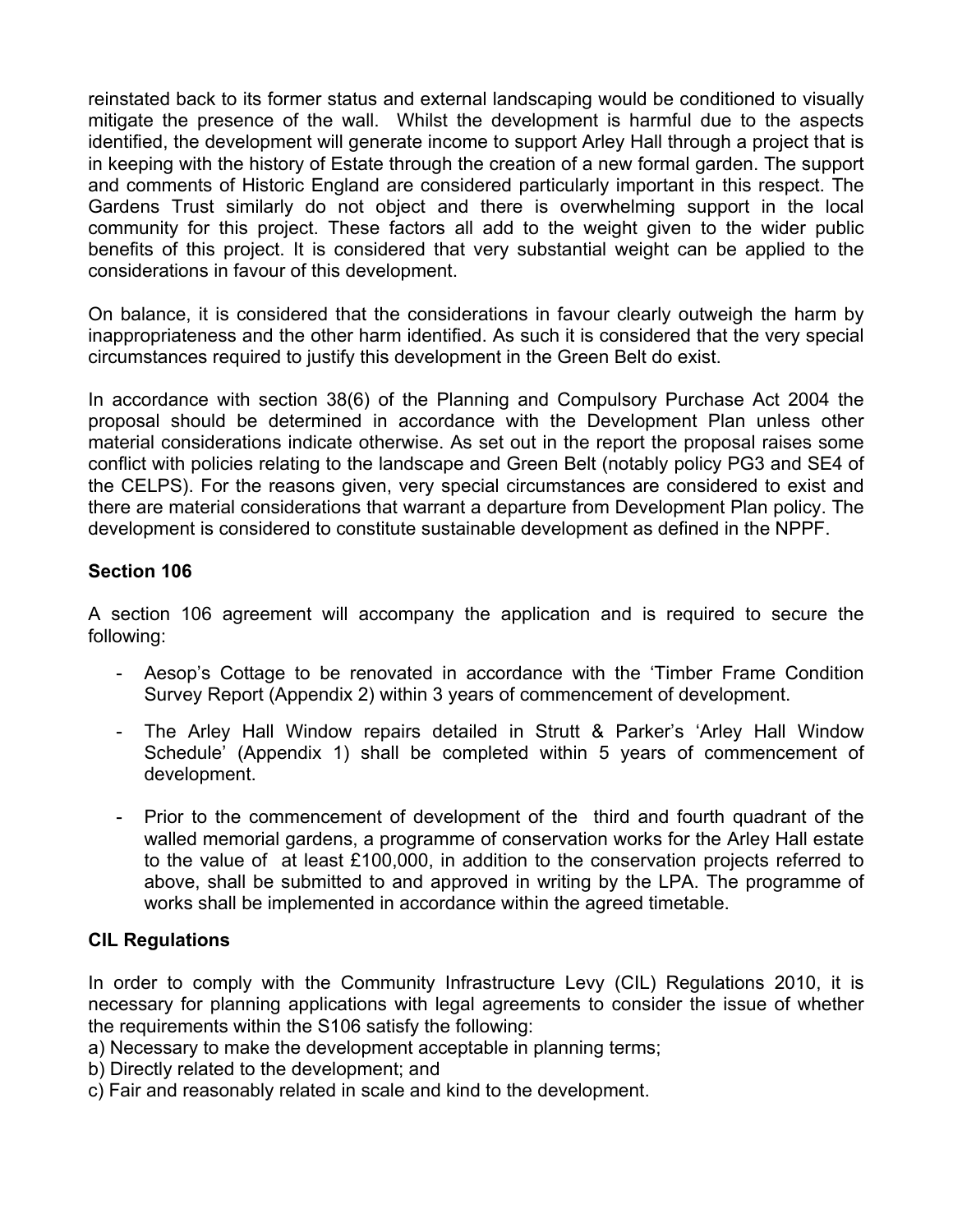The funding of these projects is necessary to make the development acceptable in policy terms. As outlined in this report, there is both Green Belt harm, landscape harm and some heritage harm. Only with the above projects secured through funding, would very special circumstances be demonstrated which would outweigh the above harm.

Specifically, these projects would benefit the historic fabric of the estate and secure some significant repairs which help to support the maintenance and longevity of the estate. The contributions here would uphold the significance of some of these assets through substantiated works of which two (Aespops Cottage, and Arley Hall window repairs) are more pressing. The Local Planning Authority would reserve the right to approve any project for the other £100,000 at the time of the development of the 3<sup>rd</sup> garden.

### **Summary and Planning Balance**

This application proposes a large walled memorial garden and associated landscaping across a development area of 4.85 hectares within grade II\* registered park and gardens and within the setting of numerous listed buildings. 4 quadrants would be provided within the garden (Spring, Summer, Winter, Autumn) which would be open to the public throughout the year. Each quadrant would be phased in over time. Formally laid footpaths would connect the gardens internally and externally towards the chapel and Arley Hall. Parking would be provided to the north east corner, accessed from Back Lane.

The proposal is identified as inappropriate development in the Green Belt, and one which would have a significant impact on its openness. Whilst the Gardens Trust have raised no objection and Historic England have supported the scheme, the Council's specialist officers in terms of heritage and landscape have identified some harm with the proposals namely through the loss of the open field in the setting of the Arley Estate and wider landscape. These concerns are recognised, and alongside the Green Belt harm there is significant weight against the development.

There are, however, considerations in favour of the proposal of considerable weight. The proposal will contribute to the wider benefit of the Arley Hall Estate, assisting in the preservation of nationally important heritage assets. If approved, financial contributions to the Arley Estate which would be tied to repairs in historic fabric of certain heritage assets including Arley Hall and Aesops Cottage. There are also tourism benefits due to the popularity of Arley Hall and its associated grounds, which is one of the finest collections of heritage assets in Cheshire East, and its attractiveness locally, regionally and nationally. The income from this development would also help the owners to sustain the estate as a collective which is of high importance due to the greater value of the estate as a cohesive unit. The ecological value of the site would be greater as a result of the proposal and the historic Lime avenue would be restored. All of these elements would be linked to protecting the heritage value of the estate and would provide public benefits through the accessibility of the gardens from the wider Arley grounds.

Whilst this application is very finely balanced, it is considered that the above benefits in combination do clearly outweigh the harm associated with this development. It is considered that very special circumstances in the Green Belt exist. The proposal would therefore comply with paragraphs 143/144 of the NPPF (2012). Subject to conditions and the completion of a s106 legal agreement it is recommended that planning permission be granted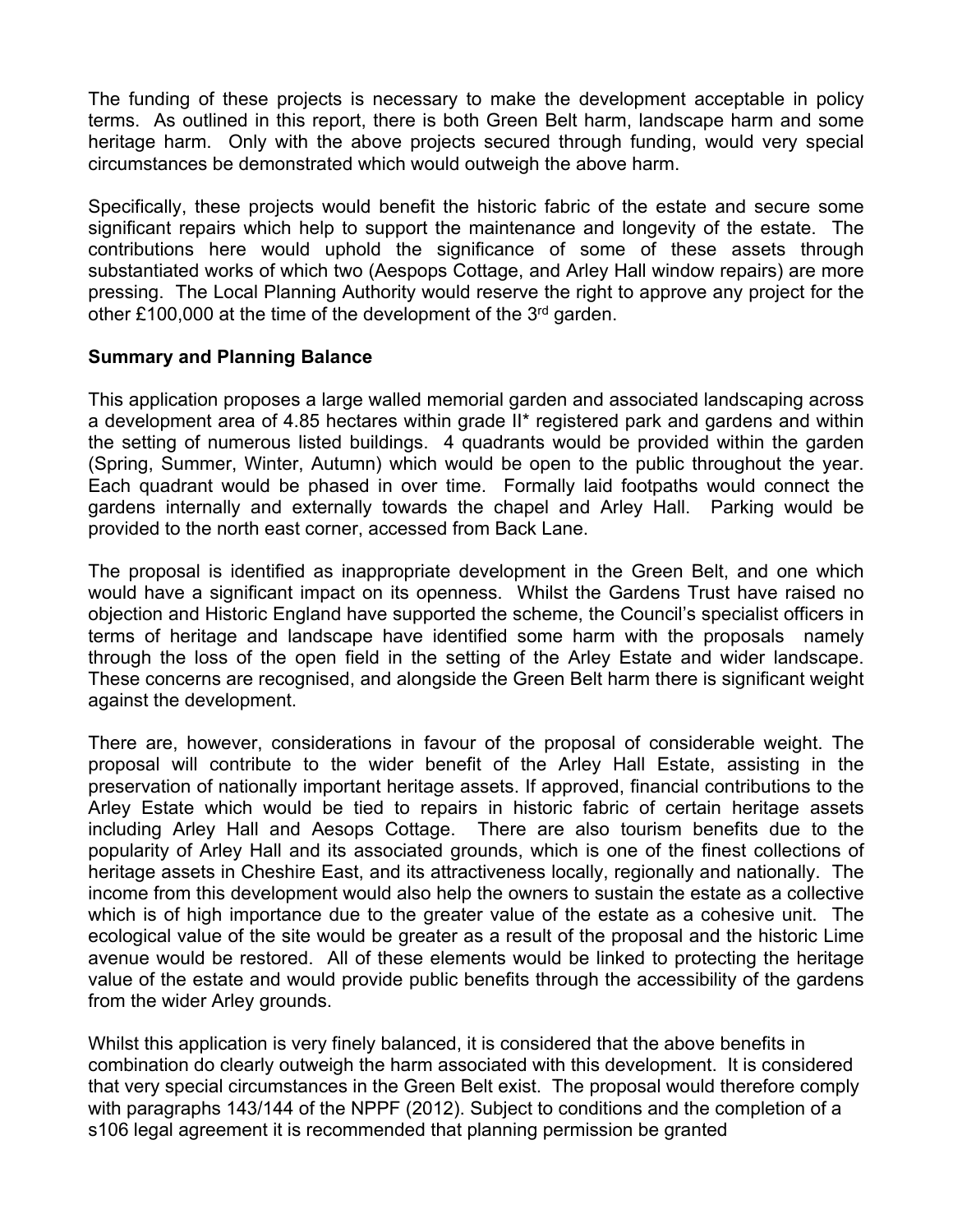Members may note that should the Council move to approve the application, then a referral to the Secretary of State would be required as required under the Town and Country Planning Direction 2009. This is due to the significant impact on openness of the Green Belt by reason of the proposal's scale and location.

*In the event of any changes being needed to the wording of the Committee's decision (such as to debate, vary or add conditions / informatives / planning obligations or reasons for approval/refusal) prior to the decision being issued, the Planning and Enforcement Manager has delegated authority to do so in consultation with the Chairman of the Northern Planning Committee, provided that the changes do not exceed the substantive nature of the Committee's decision.*

*\_\_\_\_\_\_\_\_\_\_\_\_\_\_\_\_\_\_\_\_\_\_\_\_\_\_\_\_\_\_\_\_\_\_\_\_\_\_\_\_\_\_\_\_\_\_\_\_\_\_\_\_\_\_\_\_\_\_\_\_\_\_*

# Application for Full Planning

RECOMMENDATION: Approve subejct to a Section 106 Agreement and the following conditions

- 1. The development shall be carried out in accordance with the submitted plans and submitted statements
- 2. Development to commence within 3 years
- 3. The development shall be carried out in strict accordance with the submitted materials
- 4. Landscaping implementation (carried out within the first available planing season) from the commencement of works including the reinstatement of the lime avenue, gapping up of Back Lane boundary, and external landscaping around each developed garden.
- 5. Prior to the construction of any of the structures within the gardens, elevations and details of materials shall be submitted to the LPA and approved in writing
- 6. Prior to the removal of vegetation between 1st March and 31st March in any year, a detailed survey shall be carried out to check for nesting birds.

7.

- 8. Car park and access provided prior to first use of any one of the quadrants of the walled garden
- 9. Footpaths to be laid prior to first use of any of the quadrants of the walled garden.